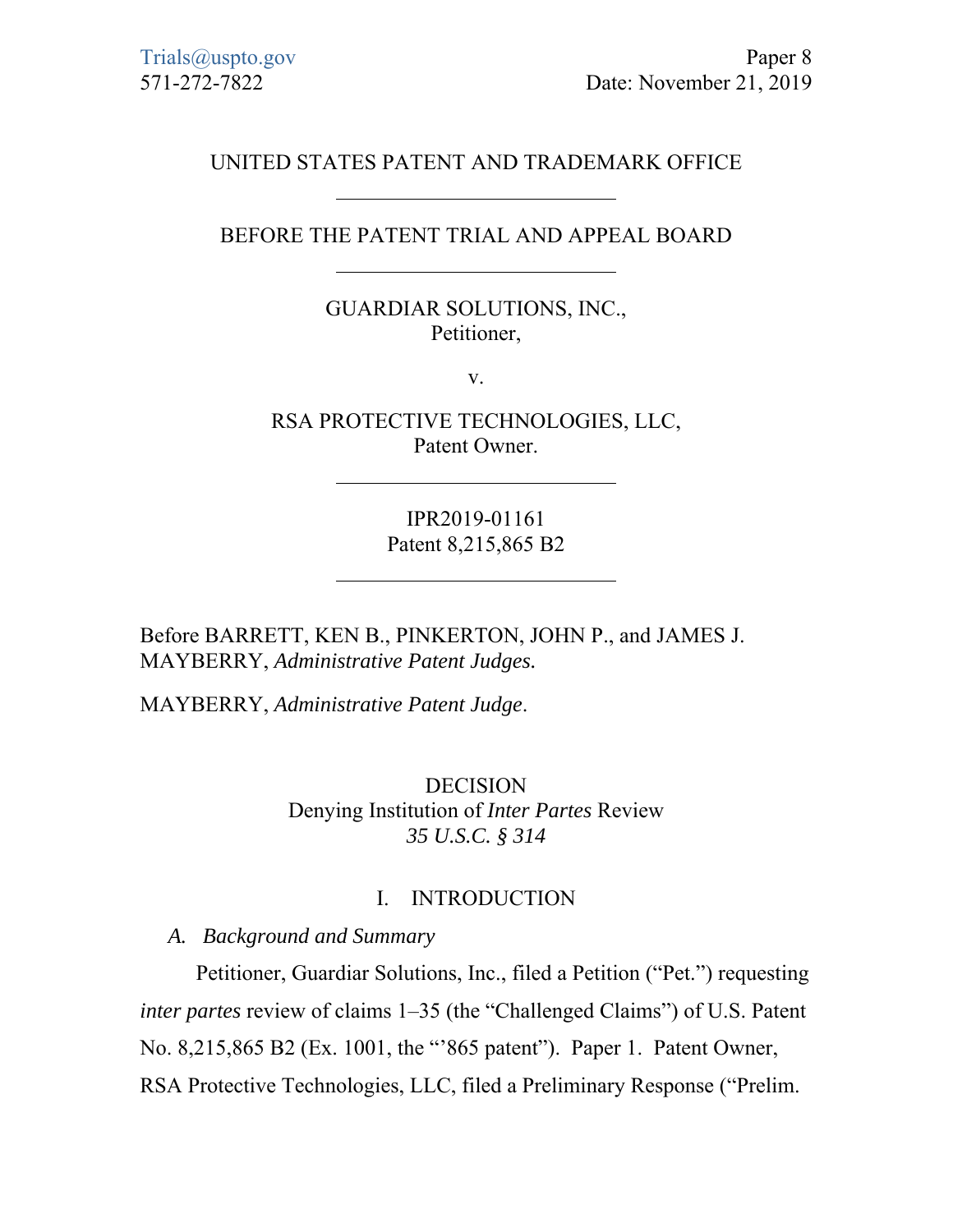Resp.") to the Petition. Paper 6. We have authority under 35 U.S.C. § 314. *See also* 37 C.F.R. § 42.4(a) (permitting the Board to institute trial on behalf of the Director).

To institute an *inter partes* review, we must determine that the information presented in the Petition shows "a reasonable likelihood that the petitioner would prevail with respect to at least 1 of the claims challenged in the petition." 35 U.S.C. § 314(a). For the reasons set forth below, upon considering the Petition, Preliminary Response, and evidence of record, we do not institute an *inter partes* review.

#### *B. Real Parties in Interest*

Petitioner identifies itself and Guardiar Corporation, Guardiar USA LLC, Guardiar Europe BVBA, Guardiar South Africa (Pty) Ltd., Praesidiad Group Limited, and Praesidiad Limited as real parties-in-interest. Pet. 1.

#### *C. Related Matters*

Petitioner states that the '865 patent is the subject of litigation in the U.S. District Court for the Southern District of Florida in a case styled *RSA Protective Technologies, LLC v. Secure USA, Inc. and Guardiar Solutions Inc.*, Case No. 9:18-cv-81124-RLR (S.D. Fla.). Pet. 1. Petitioner also identifies two lawsuits in the U.S. District Court for the Southern District of New York involving the '865 patent, in cases styled *RSA Protective Technologies, LLC v. MFM Contracting Corp.*, Case No. 1:18-cv-09696- JGK (S.D.N.Y.) and *RSA Protective Technologies, LLC v. Port Authority of N.Y.,* Case No. 1:18-cv-09960-UA (S.D.N.Y.)*. Id.* at 1–2. Patent Owner confirms these three proceedings and does not identify any additional matters related to the '865 patent. Paper 4, 1.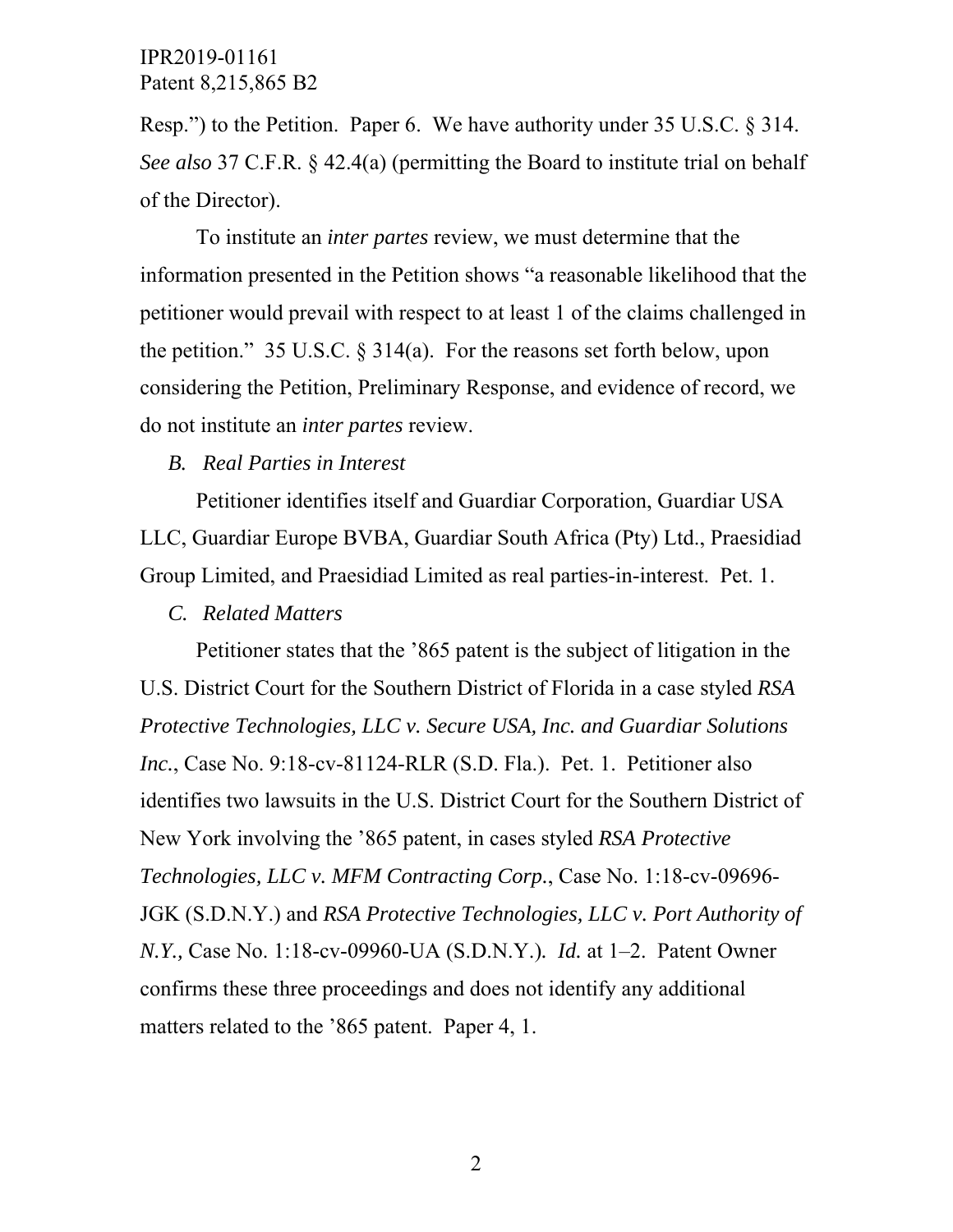#### *D. The '865 Patent*

The '865 patent, titled "Anti-Ram System and Method of Installation," issued July 10, 2012 from an application filed January 27, 2010. Ex. 1001, codes (54), (45), (22). The '865 patent is directed "to the assembly and installation of bollard systems for use in protecting building and other structures from being rammed by vehicles." *Id.* at 1:40–42. We reproduce Figure 3 from the '865 patent below.



Figure 3 depicts "an embodiment of th[e] invention with four bollards mounted on the framework for the pad or base of the anti-ram system." Ex. 1001, 6:1–3. Bollards 14 are mounted on framework 23 for the base, which includes transversely-extending tubular members 24, longitudinallyextending tubular members 26, and longitudinally-extending angular members 28. *Id.* at 7:51–55. Apertures 31 allow the tubular members to be filled with concrete or other material to add strength and weight to the base. *Id.* at 8:7–10. A rebar cage may be added to the base framework. *Id.* at 8:11–16, Fig. 4.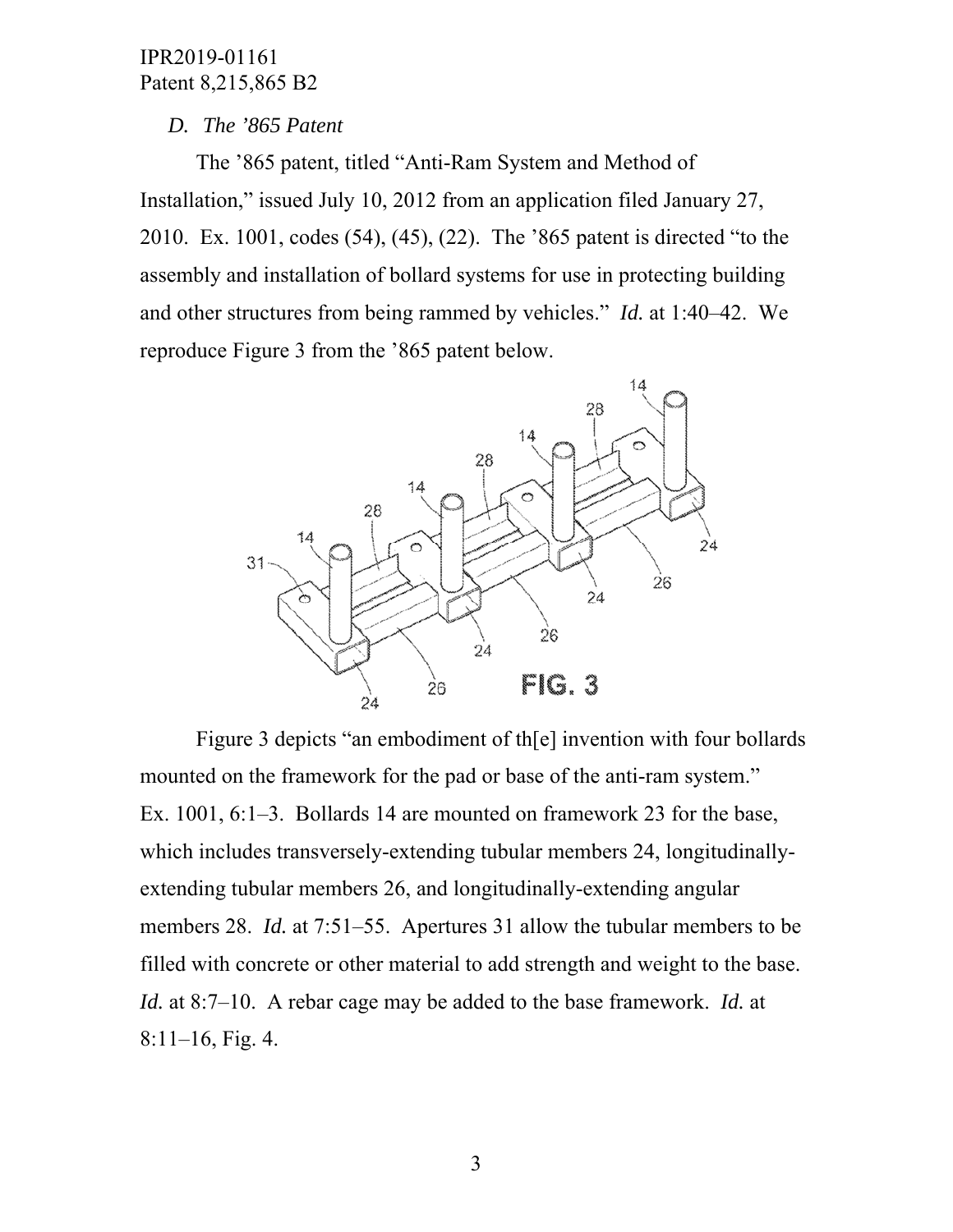With the bollard system of the '865 patent, "the striking forces from the crash vehicle are transmitted from the bollard down to the shallow mount pad (5[ inches] to 14[ inches] in depth) in a way that is different from standard deep trench foundations (4[ feet] to 6[ feet])." Ex. 1001, 2:42–45. Also, "[t]he shallow base system makes for a much more effective and efficient load transfer into the soil which reduces the overall volume of displacement of soil by the base, as compared to the standard deep trench foundation systems." *Id.* at 2:49–52. "In the shallow mount bollard system of [the '865 patent], the resistive forces are all at the base of the bollard (at the top of the trench) and therefore reduce the likelihood of the bollard rotating and vehicle breaching the security system." *Id.* at 2:60–64.

*E. Illustrative Claims* 

Of the Challenged Claims, claims 1, 16, and 33 are independent claims. Claim 1, reproduced below, is representative.

1. A bollard structure comprising:

at least one bollard; and

a base comprising opposed ends and a plurality of structural members which intersect and are tied together, for each bollard of the bollard structure at least one first structural member extending from a first of the opposed ends of the base to a second of the opposed ends of the base in a first direction intersecting with the opposed ends, and at least one structural member extending to intersect with the at least one first structural member;

each bollard being secured to at least one of the at least one first structural member and the at least one structural member of the base for the respective bollard and extending upwardly from the base so as to transmit forces applied to the at least one bollard to the base;

wherein the base is configured to be mounted in a shallow excavation with the at least one bollard extending above grade; and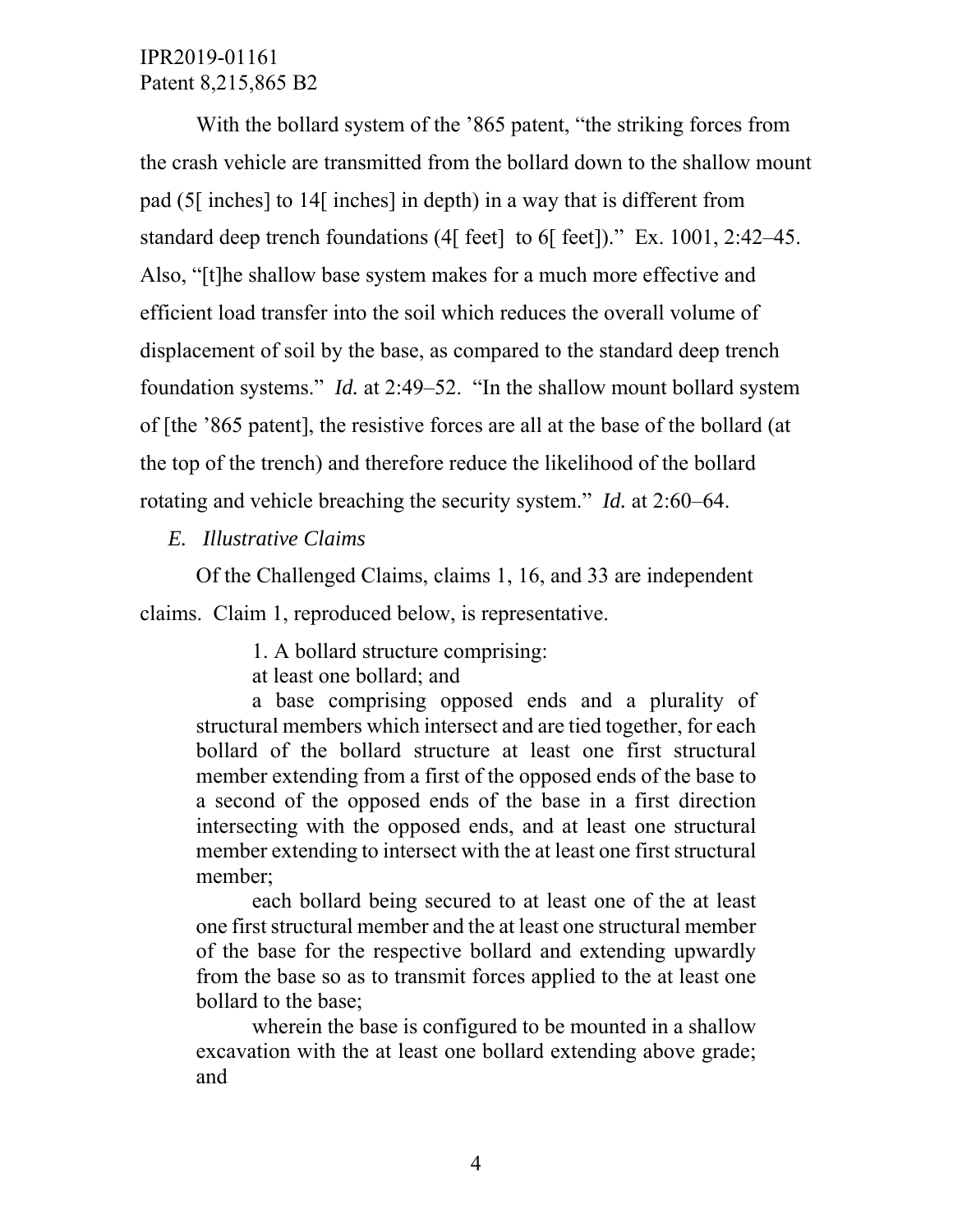$\overline{a}$ 

wherein the at least one first structural member or the at least one structural member or both are configured or tied together to retain within the base supporting media introduced into the base when the base is mounted in the excavation such that the rotation is resisted of a bollard or bollards and the base from an impact against the bollard or bollards.

Ex. 1001, 9:17–41. Claim 16 is similar to claim 1 and recites "a plurality of bollards." *Id.* at 10:5–31. Claim 33 is similar to claims 1 and 16, but adds the requirement that "at least one of the plurality of members that extend parallel to the ends of the base extending between a structural member to which a first bollard is secured and a structural member to which a second bollard adjacent to the first bollard is secured." *Id.* at 11:8–12:13.

*F. Prior Art and Asserted Grounds* 

Petitioner asserts that the Challenged Claims would have been unpatentable on the following grounds:

| <b>Claim(s)</b> Challenged | 35 U.S.C. § | <b>References</b>                           |
|----------------------------|-------------|---------------------------------------------|
| $1-4, 15-20, 31-35$        | 103         | Kogyo <sup>1</sup> and Carlyle <sup>2</sup> |
| $5-14, 21-30$              | 103         | Kogyo, Carlyle, and Cold-Formed             |
|                            |             | Steel Design <sup>3</sup>                   |
| $1-4, 15-20, 31-35$        | 103         | Kogyo, Hill <sup>4</sup> , and Carlyle      |
| $5-14, 21-30$              | 103         | Kogyo, Hill, Carlyle, and Cold-             |
|                            |             | Formed Steel Design                         |
| 35                         | 103         | Kogyo, Hill, Carlyle, and                   |
|                            |             | Glaesener <sup>5</sup>                      |

<sup>&</sup>lt;sup>1</sup> Kogyo, JP Unexamined Pat. App. Pub. H11-61746, published Mar. 5, 1999 (Ex. 1007). Exhibit 1008 provides an English translation of Kogyo, to which we refer in this Decision. Ex. 1009 provides a declaration attesting to the translation.

<sup>&</sup>lt;sup>2</sup> Carlyle, GB 2229472 A, published Sept. 26, 1990 (Ex. 1011).

<sup>&</sup>lt;sup>3</sup> Yu, "Cold-Formed Steel Design," John Wiley & Sons, Inc. (3d ed.),

published June 12, 2000 (Ex. 1015, "Cold-Formed Steel Design").

<sup>4</sup> Hill, GB 2282838 A, published Apr. 19, 1995 (Ex. 1012).

<sup>5</sup> Glaesener, US 3,881,697, issued May 6, 1975 (Ex. 1013).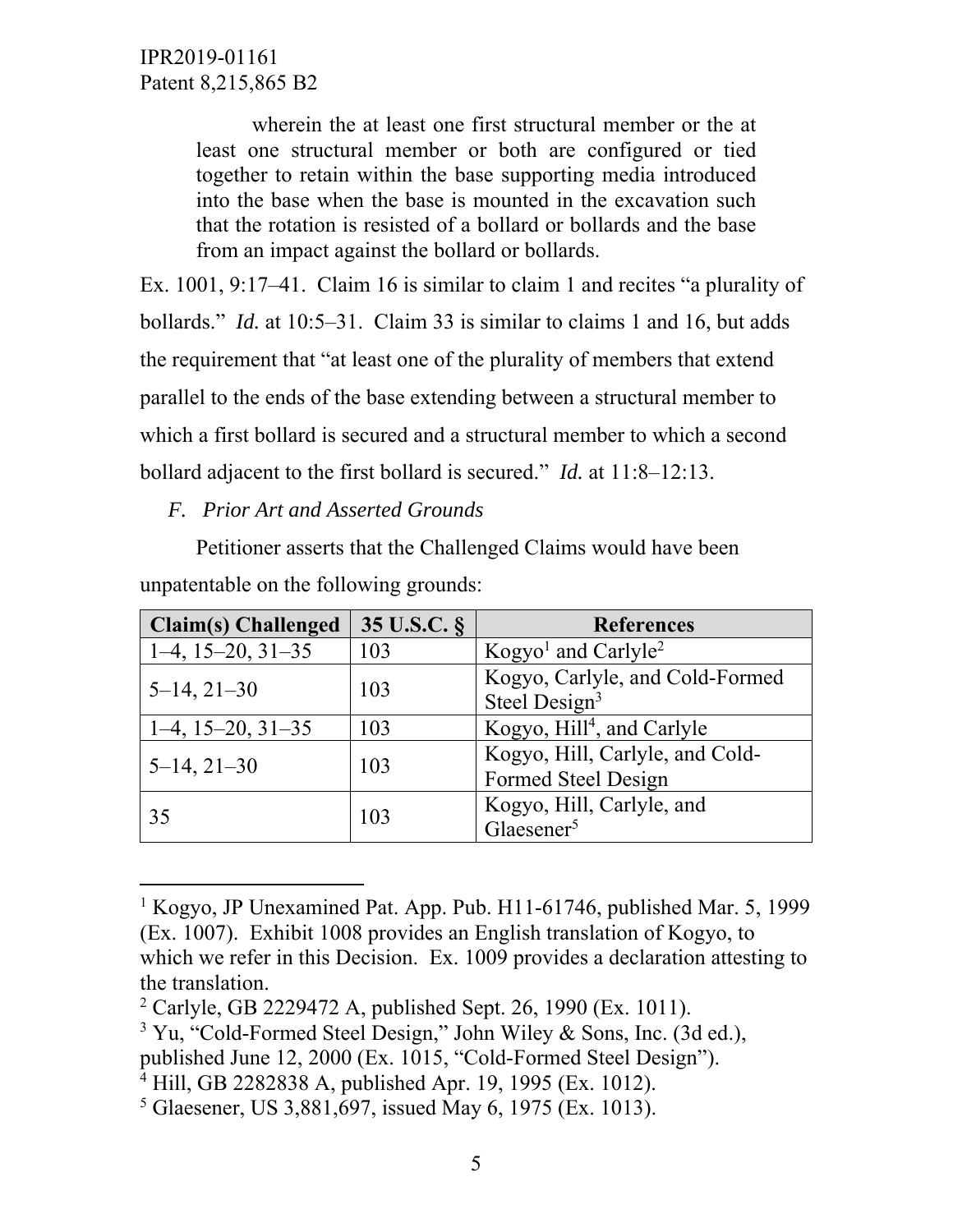The following subsections provide a brief description of the asserted prior art references.

# *1. Kogyo*

Kogyo, titled "Energy-Absorbing Guard Block Support Structure," published March 5, 1999. Ex. 1008, codes (54), (43). Kogyo "relates to a support structure for installation and support of guard blocks to prevent improper ingress of vehicles onto road surfaces." *Id.* ¶ 1. We reproduce Kogyo's Figures 1 and 2, below.



Figure 1, at the left, above, depicts "an exploded isometric view of the energy-absorbing guard block and the mounting base therefor" and Figure 2 depicts "an isometric view showing the first base of the mounting base" of the embodiment of Figure 1. Ex. 1008, 20, 23–28 ("Brief Description of the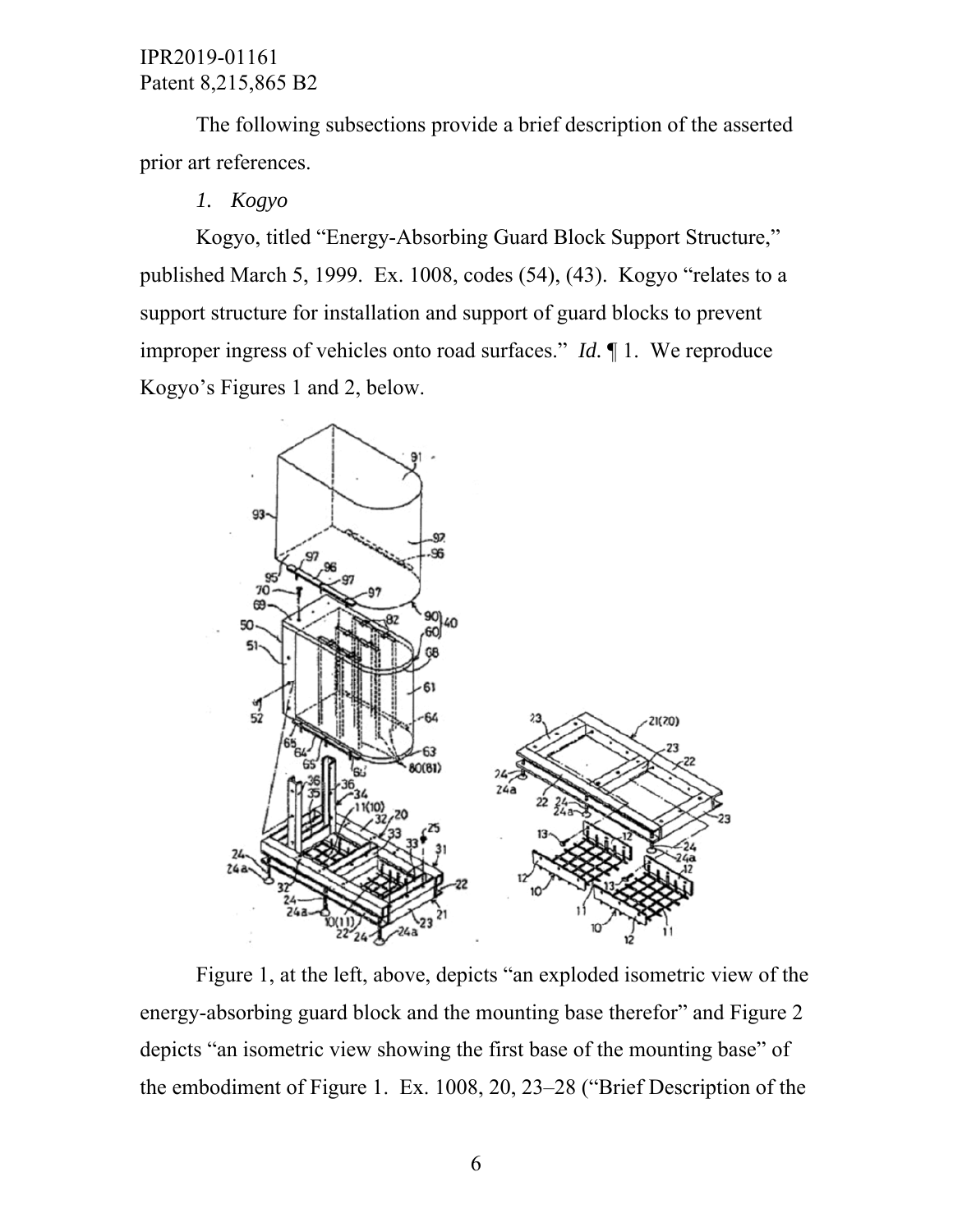Drawings"). Mounting base 20, which includes first base 21 and second base 31 is recessed below the surface of a road. *Id.* ¶ 12. First base 21 includes a rectangular framework with longitudinal frame members 22 and transverse frame members 23. *Id.* ¶ 13. Second base 31 is removably connected to first base 21 and includes longitudinal frame members 32 and transverse frame members 33. *Id.* ¶ 15.6 Support column frame 24 is removably attached to frame members 32 of second base 31 and includes left and right support columns 36. *Id.* Guard block 40, which includes inner body 60, outer body 90, and support member 50, is removably installed on mounting base 20 and specifically, the top surface of second base 31. *Id.* ¶ 16.

First base 21 is set on a recessed foundation and covered in concrete to the top surface of first base 21. Ex. 1008 ¶ 24. Second base 31 is then bolted to first base 21. *Id.* at ¶ 25. Column frame 34, including left and right support columns 36 is then fixed to the rear portion of the second base 31, and support member 50 is fixed to support columns 36. *Id.* Next, inner body 60 is removably fixed to the top surface of second base 31. *Id.*

#### *2. Carlyle*

 $\overline{a}$ 

Carlyle, titled "Retractable Barrier Post Assembly," published September 26, 1990. Ex. 1011, codes (54), (43). Carlyle relates to "a security barrier device of a type which can be readily moved into position to

<sup>6</sup> Paragraph 15 of the English translation of Kogyo identifies the structural members of second base 31 as members 22 and 23, but subsequent text in paragraph 15 and other paragraphs, as well as Figure 1, makes it clear that the members of second base 31 are numbered 32 and 33. *See* Ex. 1008 ¶¶ 15, 22, 23, 32, Fig. 1; *see also* Pet. 43 ("[S]econd base 31 includes frame members 32 and 33.").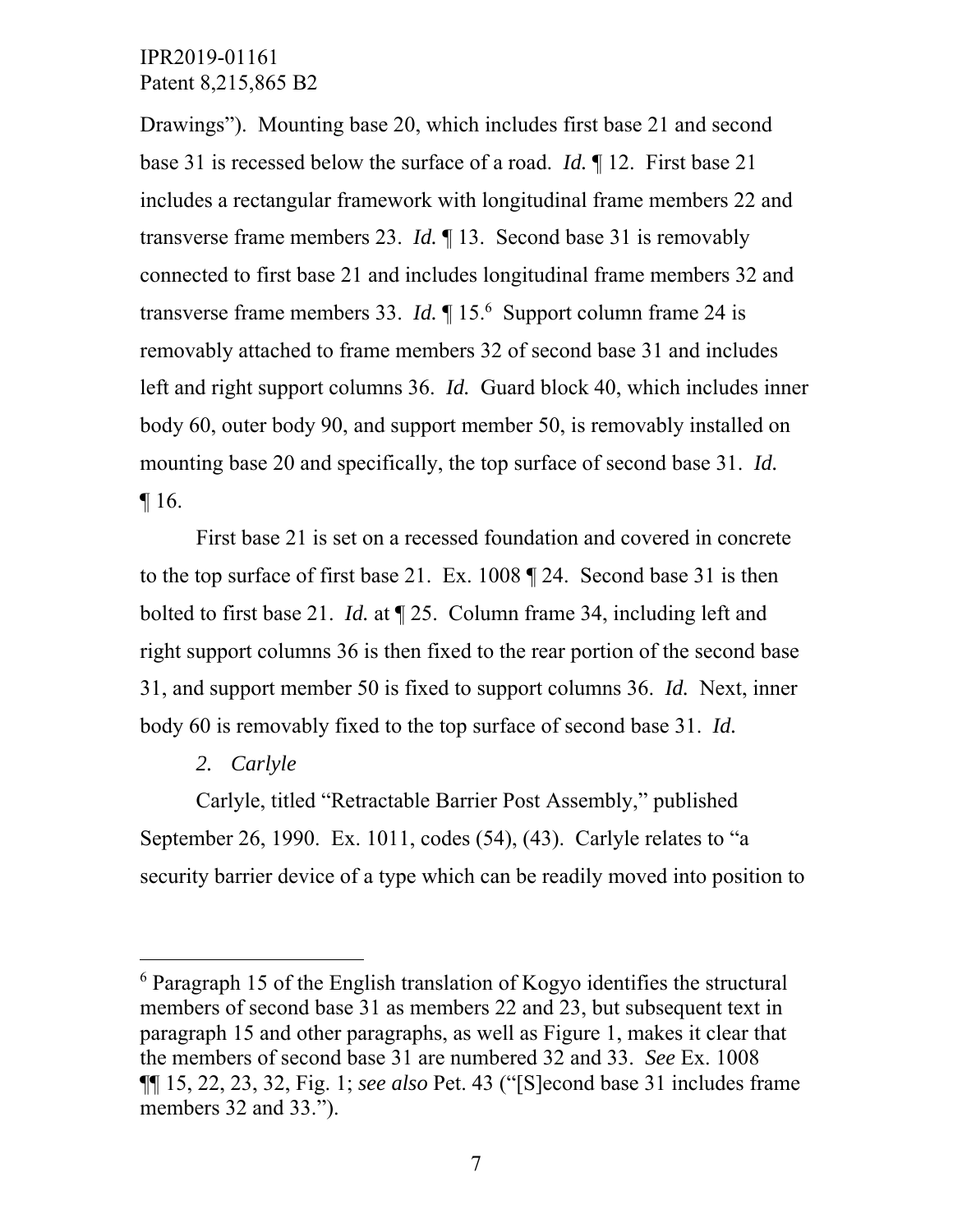prevent a vehicle entering a prohibited area." *Id.* at 1. We reproduce Carlyle's Figure 1, below.



Figure 1 depicts "a longitudinal vertical cross section view of a security barrier device according to [Carlyle's] invention." Ex. 1011, 4. Relevant to this proceeding, Carlyle's retractable barrier post is installed within a shallow excavation. *See id.* at 6–7, Fig. 1.

#### *3. Cold-Formed Steel Design*

Exhibit 1014 provides excerpts from "Cold-Formed Steel Design," which appears to be a textbook or similar reference book. *See* Ex. 1014. The excerpts provide information about cold-formed steel structural members. *See id.* The reference was published June 12, 2000. Ex. 1015, 1 (providing a print out of the Copyright Catalog entry for the reference).

### *4. Hill*

Hill, titled "Retractable Traffic Control Barrier," published on April 19, 1995. Ex. 1012, codes (54), (43). Hill is directed to a traffic barrier that,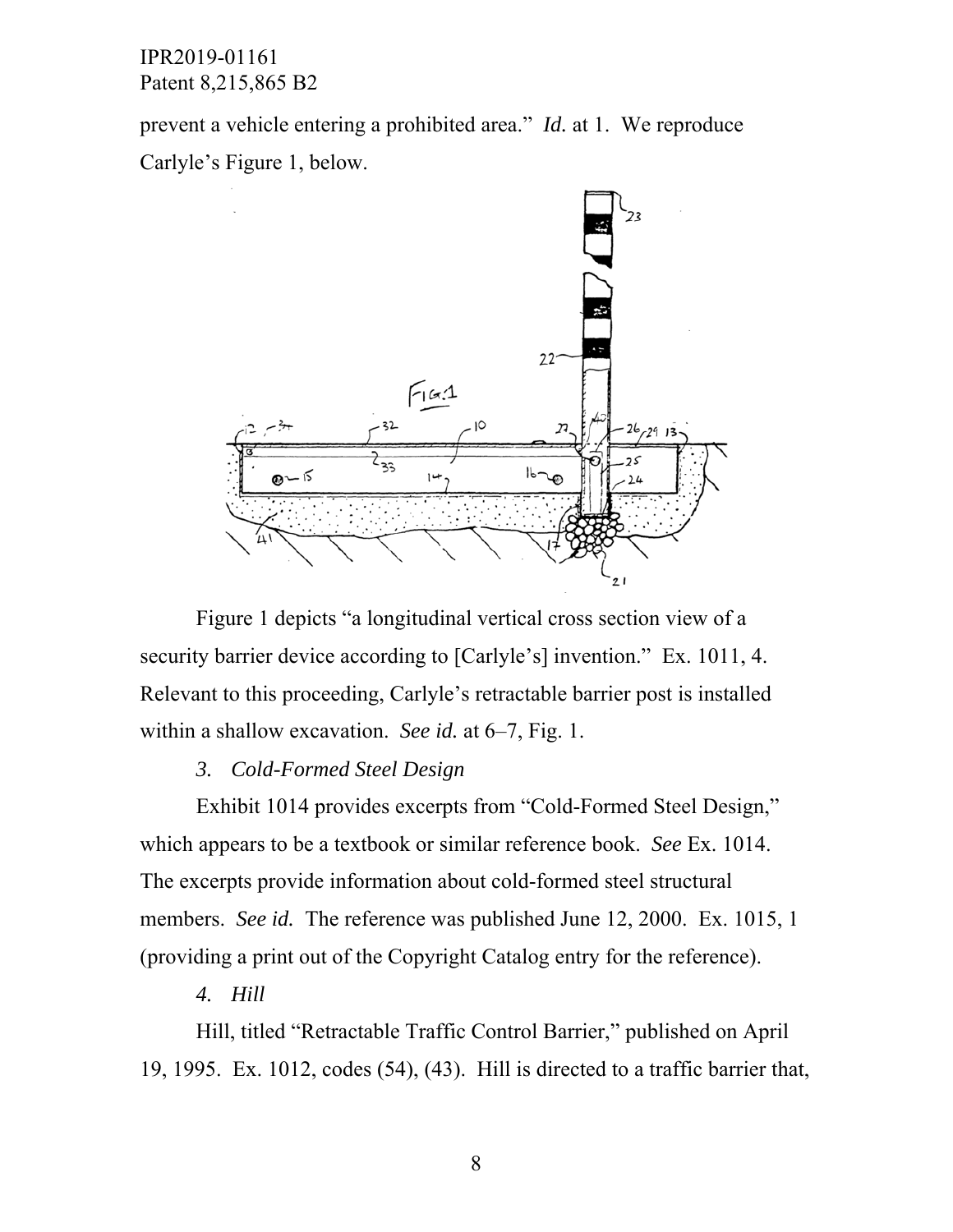when in use, provides an obstacle to vehicles. *Id.* at 2. We reproduce Hill's Figure 3, below.



Figure 3 depicts a sectional cross-section of a traffic control arrangement. Ex. 1012, 5. Relevant to this proceeding, the arrangement depicted in Figure 3 shows two arms 50 used as traffic control barriers, that is, a plurality of barriers.

#### *5. Glaesener*

Glaesener, titled "Roadside Safety Apparatus," issued May 6, 1975. Ex. 1013, codes (45), (54). Glaesener relates to "a safety system for protecting moving traffic against impact with stationary roadside objects." *Id.* at 1:4–6. Relevant to this proceeding, Glaesener discloses that, in an embodiment of the safety system, its barrier (post 15) may include a reinforcement structure. *Id.* at 4:1–4; Fig. 5.

#### II. ANALYSIS

#### *A. Applicable Law*

Petitioner's five asserted grounds of unpatentability are each based on obviousness under 35 U.S.C. § 103(a).

Section 103(a) [of 35 U.S.C.] forbids issuance of a patent when "the differences between the subject matter sought to be patented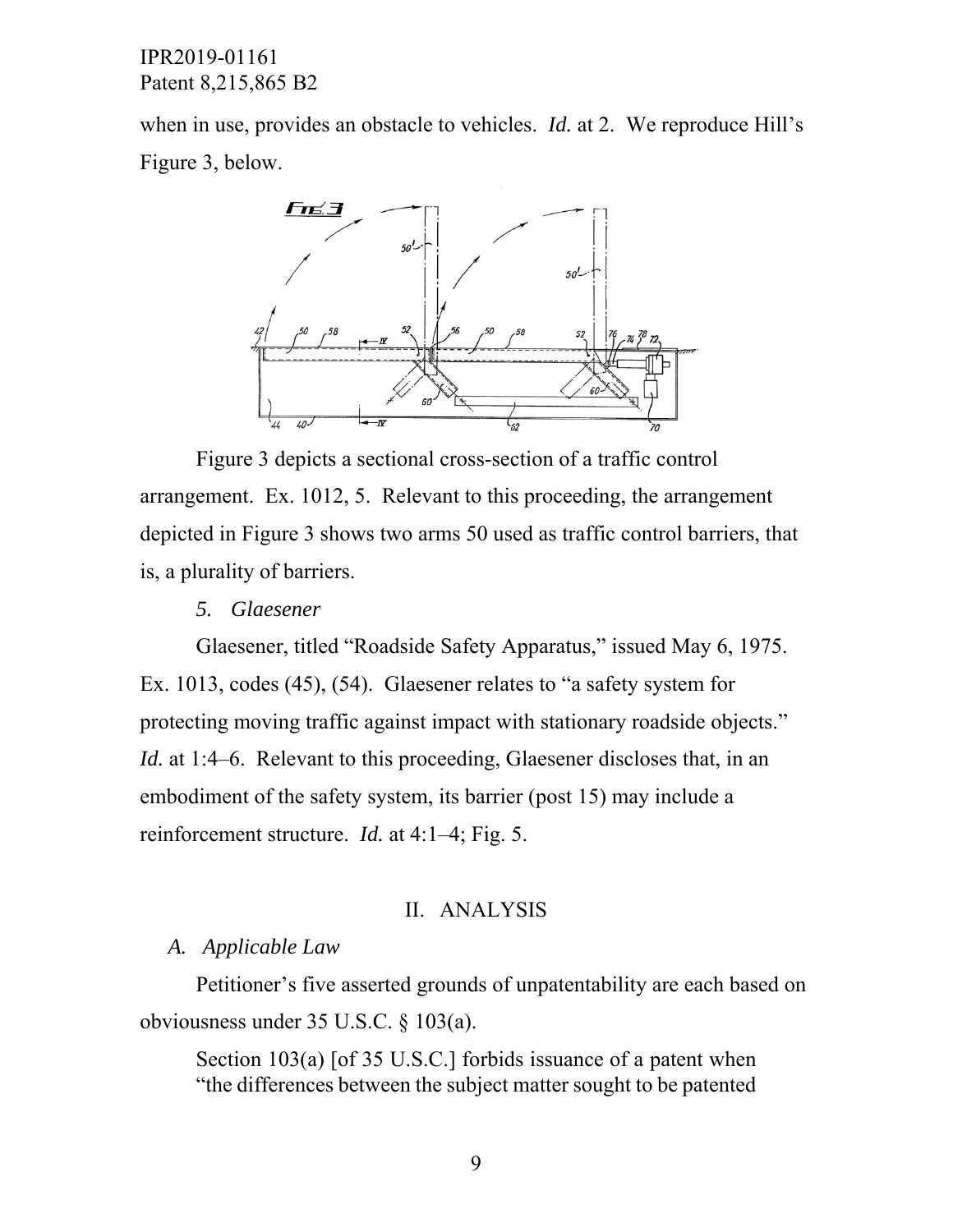$\overline{a}$ 

and the prior art are such that the subject matter as a whole would have been obvious at the time the invention was made to a person having ordinary skill in the art to which said subject matter pertains."

*KSR Int'l Co. v. Teleflex Inc.*, 550 U.S. 398, 406 (2007). The question of obviousness is resolved on the basis of underlying factual determinations, including: (1) the scope and content of the prior art; (2) any differences between the claimed subject matter and the prior art; (3) the level of ordinary skill in the art;<sup>7</sup> and (4) when available, objective evidence, such as commercial success, long felt but unsolved needs, and failure of others.<sup>8</sup> *Graham v. John Deere Co.*, 383 U.S. 1, 17–18 (1966).

"[O]bviousness must be determined in light of *all the facts*, and . . . a given course of action often has simultaneous advantages and disadvantages, and this does not necessarily obviate motivation to combine" teachings from multiple references. *Medichem, S.A. v. Rolabo, S.L.*, 437 F.3d 1157, 1165 (Fed. Cir. 2006) (emphasis added); *see also PAR Pharm., Inc. v. TWI Pharms., Inc.*, 773 F.3d 1186, 1196 (Fed. Cir. 2014) ("The presence or absence of a motivation to combine references in an obviousness determination is a pure question of fact."). We recognize that, "[e]ven under [the] 'expansive and flexible' obviousness analysis [of *KSR*], we must guard against 'hindsight bias' and '*ex post* reasoning.'" *St. Jude Med., Inc. v.* 

<sup>&</sup>lt;sup>7</sup> We address the level of ordinary skill in the art in Section II.B., below. <sup>8</sup> Petitioner states that "simultaneous invention . . . is . . . an objective indication that the system arrived at was obvious." Pet. 16. Petitioner does not explain how we should weigh this evidence in relation to the other underlying factual considerations, nor does Petitioner provide a limitationby-limitation analysis demonstrating simultaneous invention. *See id.* at 7–17; *see also* Prelim. Resp. 42–52 (addressing simultaneous invention).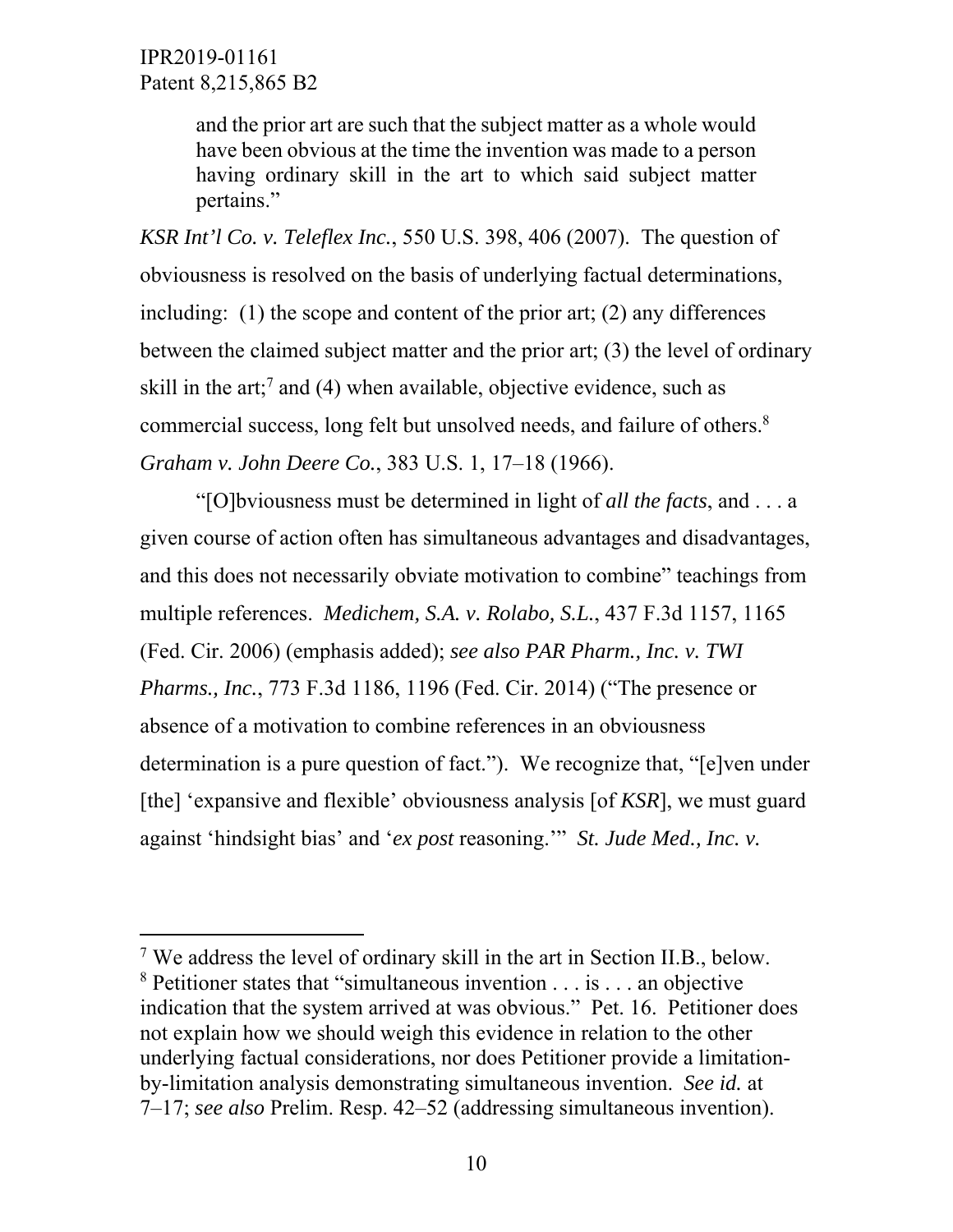*Access Closure, Inc.*, 729 F.3d 1369, 1381 (Fed. Cir. 2013) (citation omitted).

*B. Level of Ordinary Skill in the Art* 

The level of skill in the art is "a prism or lens" through which we view the prior art and the claimed invention. *Okajima v. Bourdeau*, 261 F.3d 1350, 1355 (Fed. Cir. 2001). Petitioner contends that a person having ordinary skill in the art:

would have at least a bachelor's degree or a technical degree in a field such as mechanical or civil engineering or physics and at least several years of experience in designing or manufacturing vehicle barrier systems, but numerous years of experience in the design or manufacture of vehicle barriers, particularly anti-ram systems, could substitute for formal education.

Pet. 31 (referencing Ex. 1003 ¶¶ 71–76 (providing Mr. Roland's testimony regarding the level of ordinary skill in the art)). Patent Owner does not dispute this characterization of the level of ordinary skill in the art. Prelim. Resp. 18. For the purposes of this Decision, we accept Petitioner's characterization of the level of ordinary skill in the art, which we find is consistent with the level of skill reflected in the prior art of record.

*C. Claim Construction* 

In *inter partes* reviews, we interpret a claim "using the same claim construction standard that would be used to construe the claim in a civil action under 35 U.S.C. 282(b)." *See* Changes to the Claim Construction Standard for Interpreting Claims in Trial Proceedings Before the Patent Trial and Appeal Board, 83 Fed. Reg. 51,340, 51,343 (Oct. 11, 2018) (amending 37 C.F.R. § 42.100(b) effective November 13, 2018) (now codified at 37 C.F.R.  $\&$  42.100(b) (2019)). Under this standard, we construe the claim "in accordance with the ordinary and customary meaning of such claim as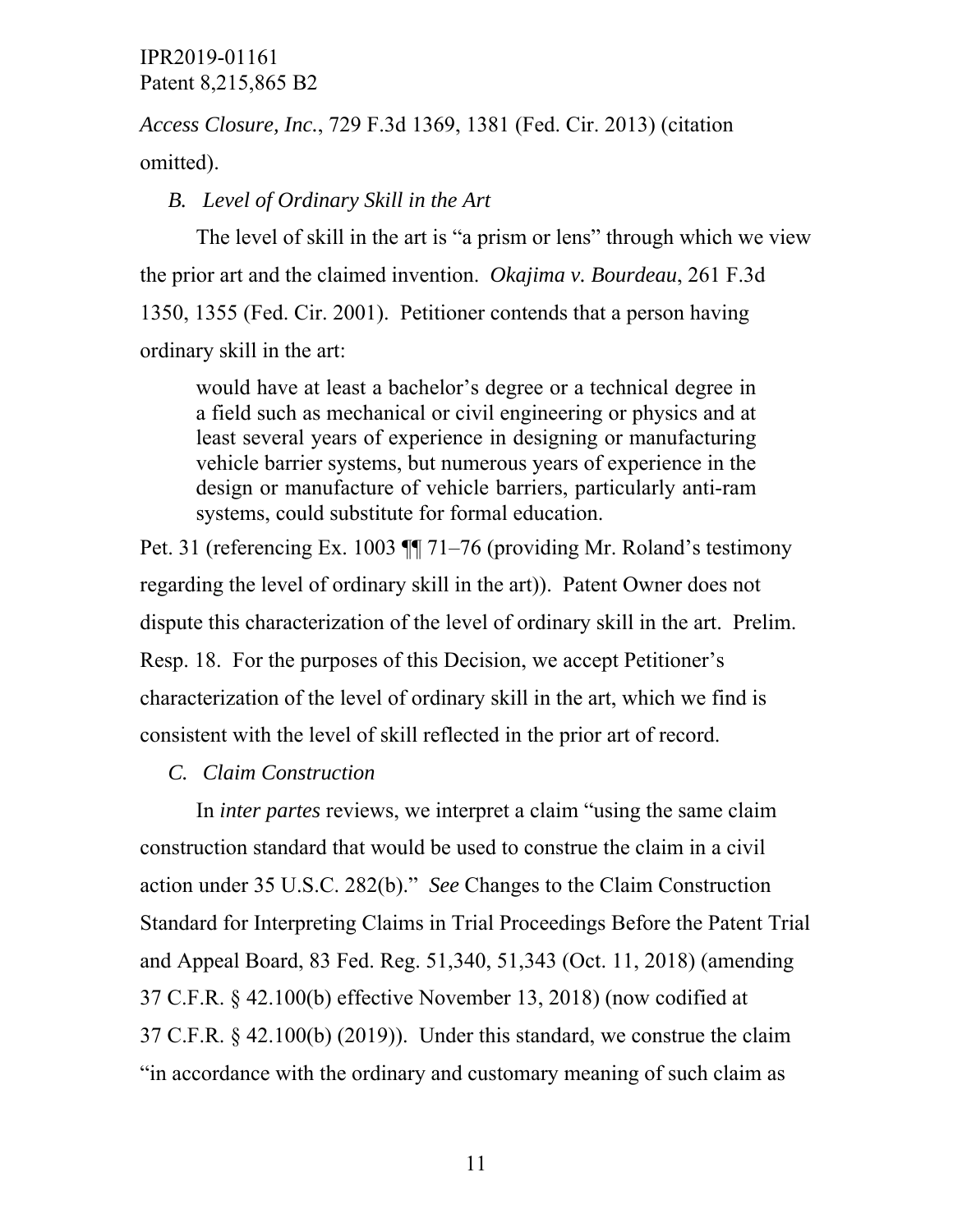understood by one of ordinary skill in the art and the prosecution history pertaining to the patent." *Id.* Only claim terms that are in controversy need to be construed and only to the extent necessary to resolve the controversy. *See Nidec Motor Corp. v. Zhongshan Broad Ocean Motor Co.*, 868 F.3d 1013, 1017 (Fed. Cir. 2017).

Petitioner informs the Board that, in co-pending litigation, the District Court issued a claim construction order. Pet. 31; *see* Ex. 1026 (providing the claim construction order). Petitioner asserts that these constructions should be applied in this proceeding. Pet. 31–32; *cf.* 83 Fed. Reg. at 51,358 ("Any prior claim construction determination concerning a term of the claim in a civil action . . . that is timely made of record in the *inter partes* review proceeding will be considered."). Patent Owner does not dispute Petitioner's assertion. Prelim. Resp. 18.

We note that, for the nine disputed claim terms construed by the District Court, the court adopted the purported plain and ordinary meaning of the claim term. Ex. 1026, 4–17. We also apply the plain and ordinary meaning to these terms, as that meaning would have been understood by a person having ordinary skill in the art at the time of the invention, when read in context of the Specification. *Phillips v. AWH Corp.*, 415 F.3d 1303, 1313 (Fed. Cir. 2005) ("We have made clear, moreover, that the ordinary and customary meaning of a claim term is the meaning that the term would have to a person of ordinary skill in the art in question at the time of the invention . . . in the context of the entire patent, including the specification."). We determine, for the purposes of this Decision, that none of the terms require an express construction here to resolve the parties' dispute. *See Nidec Motor Corp.*, 868 F.3d at 1017.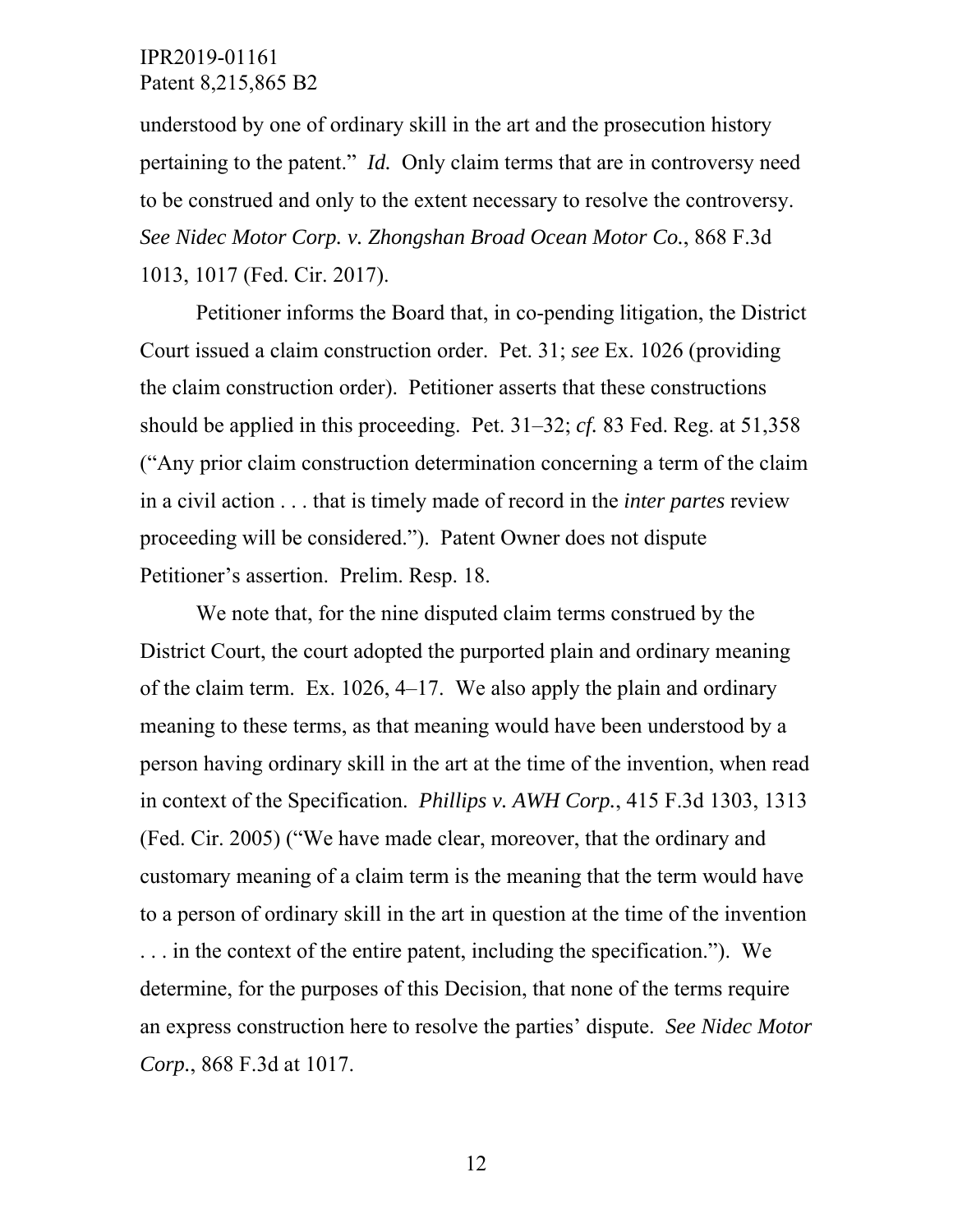*D. Ground 1: Claims 1–4, 15–20, and 31–35 as Allegedly Obvious Over Kogyo and Carlyle* 

Petitioner contends that claims 1–4, 15–20, and 31–35 are rendered obvious by Kogyo and Carlyle. Pet. 37, 40–69.

## *1. Independent claim 1*

Independent claim 1 generally recites the structural elements of a claimed bollard structure. Ex. 1001, 9:17–41. Important to our analysis of this claim, certain of the structural elements—namely, at least one *first* structural member and at least one structural member—are recited in multiple elements of the claim. *See, e.g., id.* at 9:25–26 (reciting "at least one structural member extending to intersect with the at least one first structural member"). Our analysis of Petitioner's contentions with respect to claim 1 focuses on the requirements for these two structural elements as recited throughout claim 1.

# *a) Petitioner's contentions with respect to the "base" limitation of claim 1*

Claim 1 recites, in relevant part, "a base comprising opposed ends" and "a plurality of structural members which intersect and are tied together." Ex. 1001, 9:19–20 (the "opposed ends" and "plurality of structural members" requirements of the "base" limitation). This limitation also recites, "for each bollard of the bollard structure at least one first structural member extend[s] from a first of the opposed ends of the base to a second of the opposed ends of the base in a first direction intersecting with the opposed ends." *Id.* at 9:20–25 (the "first structural member" requirement of the "base" limitation). Finally, this limitation requires "at least one structural member extending to intersect with the at least one first structural member." *Id.* at 9:25–26 (the "one structural member" requirement of the "base"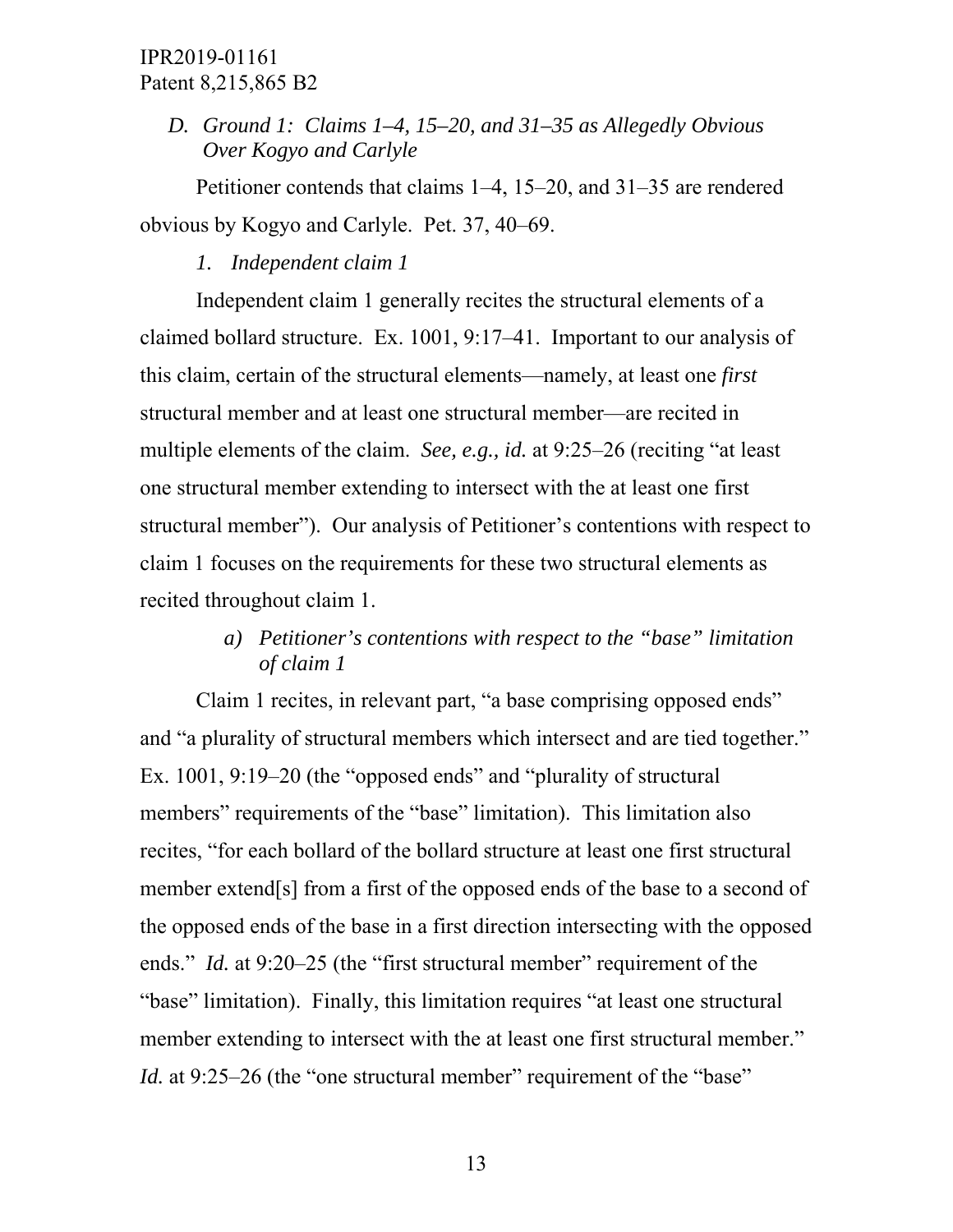limitation). Petitioner contends that Kogyo discloses this subject matter of the "base" limitation. Pet. 43–49. We analyze the Petitioner's contentions with respect to the four requirements identified above.

> *(1) The "opposed ends" and "plurality of structural members" requirements of the "base" limitation*

Petitioner contends that Kogyo discloses base 20, which includes first base 21 and second base 31. Pet. 43. Petitioner continues that "[f]irst base 21 includes frame members 22 and 23, and second base 31 includes frame members 32 and 33." *Id.* Petitioner adds that "frame members 23 and 33 are located at the opposed ends of the base" and "[f]rame members 22 and 32 are transverse to frame members 23 and 33, joining each other where they meet." *Id.* Petitioner concludes that "frame members 22 and 32 intersect and are tied together with members 23 and 33." *Id.* (referencing Ex. 1003 ¶¶ 123–124). To illustrate its position, Petitioner provides an annotated version of Kogyo's Figure 1, which we reproduce below.



Pet. 44. The annotated figure shows an exploded isometric view of Kogyo's energy-absorbing guard block and base, with first and second opposed ends identified, and with members 22 and 32 colored in yellow and members 23 and 33 colored in red.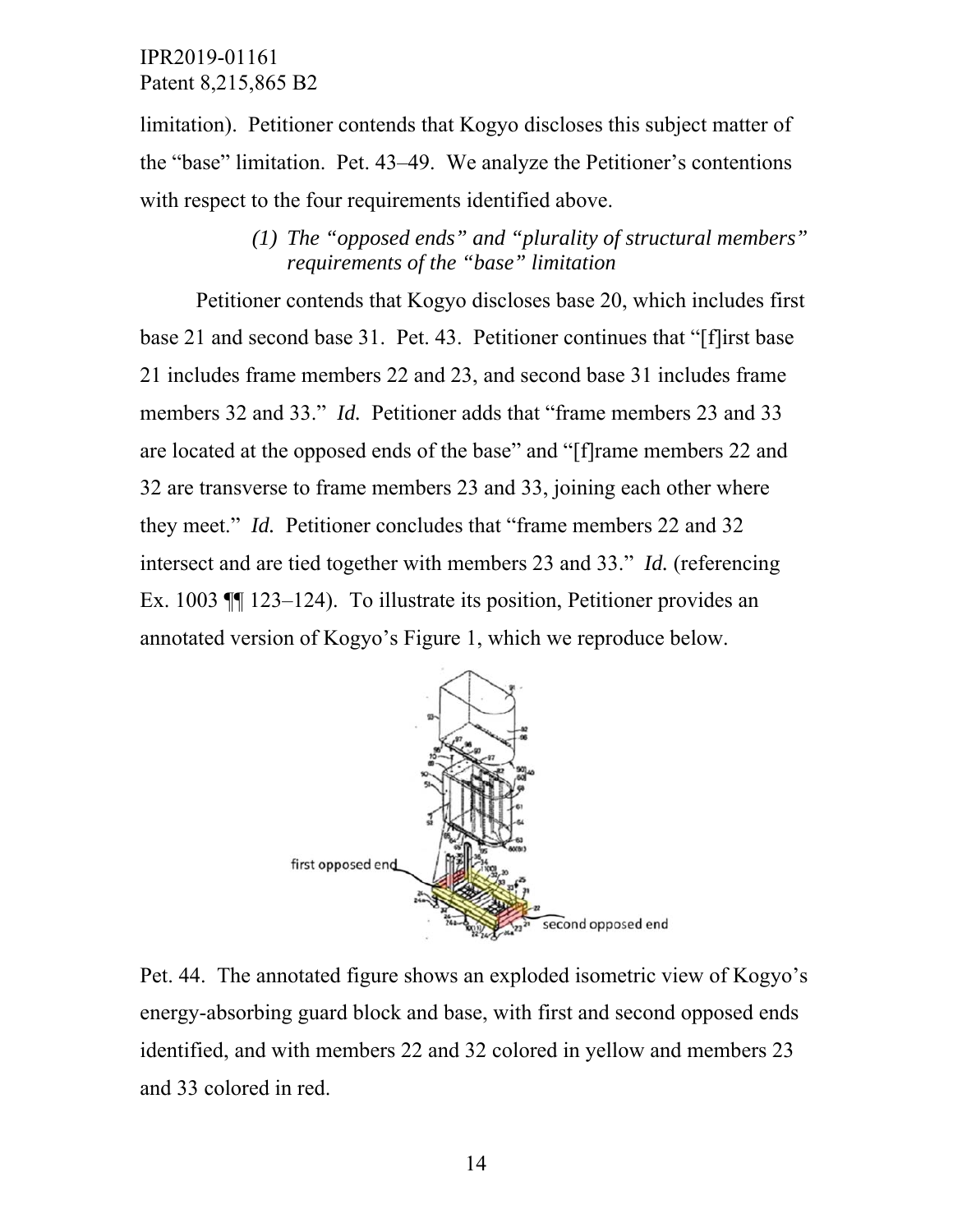*(2) The "first structural member" requirement of the "base" limitation* 

Petitioner contends that structural support columns 36 represent two bollards. Pet. 42–43. For the purposes of this Decision, we accept that contention. Petitioner also contends that, for each of the support columns 36, "there is a first structural member (frame 22 or 32) extending from a first opposed end of the base 20 to a second opposed end." *Id.* at 47. To illustrate this position, Petitioner provides an annotated version of Kogyo's Figure 1, which we reproduce below.



*Id.* The annotated figure shows an exploded isometric view of Kogyo's energy-absorbing guard block and base, with first and second opposed ends identified, and with members 22 and 32 and columns 36 (identified as a first and second bollard) colored in yellow and members 23 and 33 colored in red. The annotation also includes labels for the first structural member.

The Petitioner also contends that "first structural members (frame 23 or 33) are transverse to the frame members 22 or 32, and therefore lie in a direction that is 'intersecting' with the opposed ends." Pet. 48 (referencing Ex. 1008  $\P$  13; Ex. 1003  $\P$  138). We note that this contention identifies frame members 23 or 33, rather than frame members 22 or 32 as previously identified, as the "first structural members." Mr. Roland's Declaration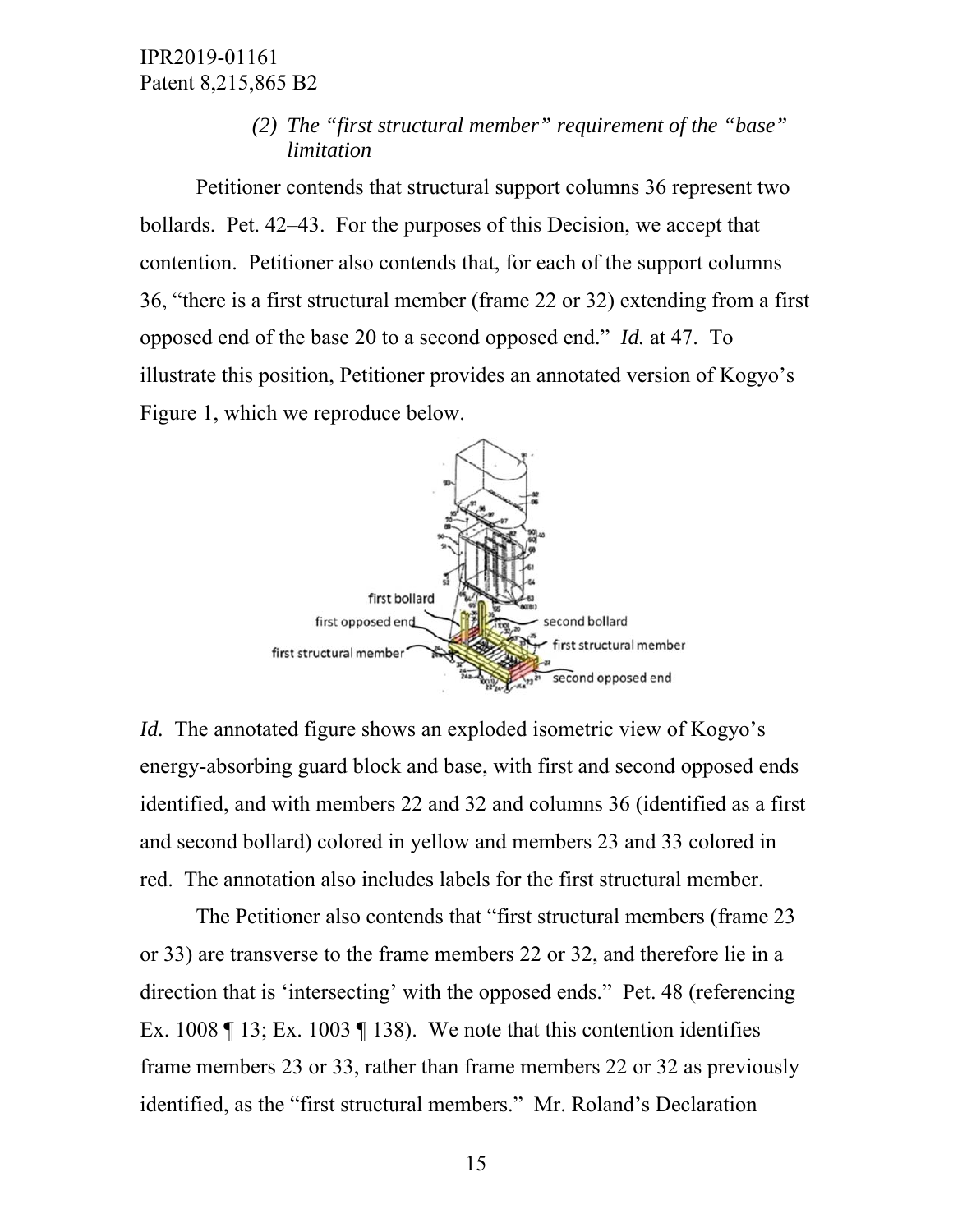similarly identifies frame members 22 or 32 and frame member 23 or 33 as the "first structural member"). Ex. 1003 ¶¶ 137, 138. As we note below in our analysis of the "one structural member" requirement of the "base" limitation, Petitioner apparently intends for member 32 to correspond to the "first structural member," as Petitioner identifies member 33 as the "one structural member."

# *(3) The "one structural member" requirement of the "base" limitation*

Petitioner contends that "Kogyo's base includes at least one structural member 33 that 'extend[s] to intersect with' the at least one first structural member 32." Pet. 49; *see also id.* ("Accordingly, Kogyo teaches at least one structural member (transverse frame member 33) extending to intersect with the at least one first structural member (longitudinal frame member 32)."). Petitioner adds that "[t]he at least one structural member can be the middle transverse frame member, or it can be either transverse frame member located at the opposite ends." *Id.* To illustrate its position, Petitioner provides an annotated version of Kogyo's Figure 1, which we reproduce below.

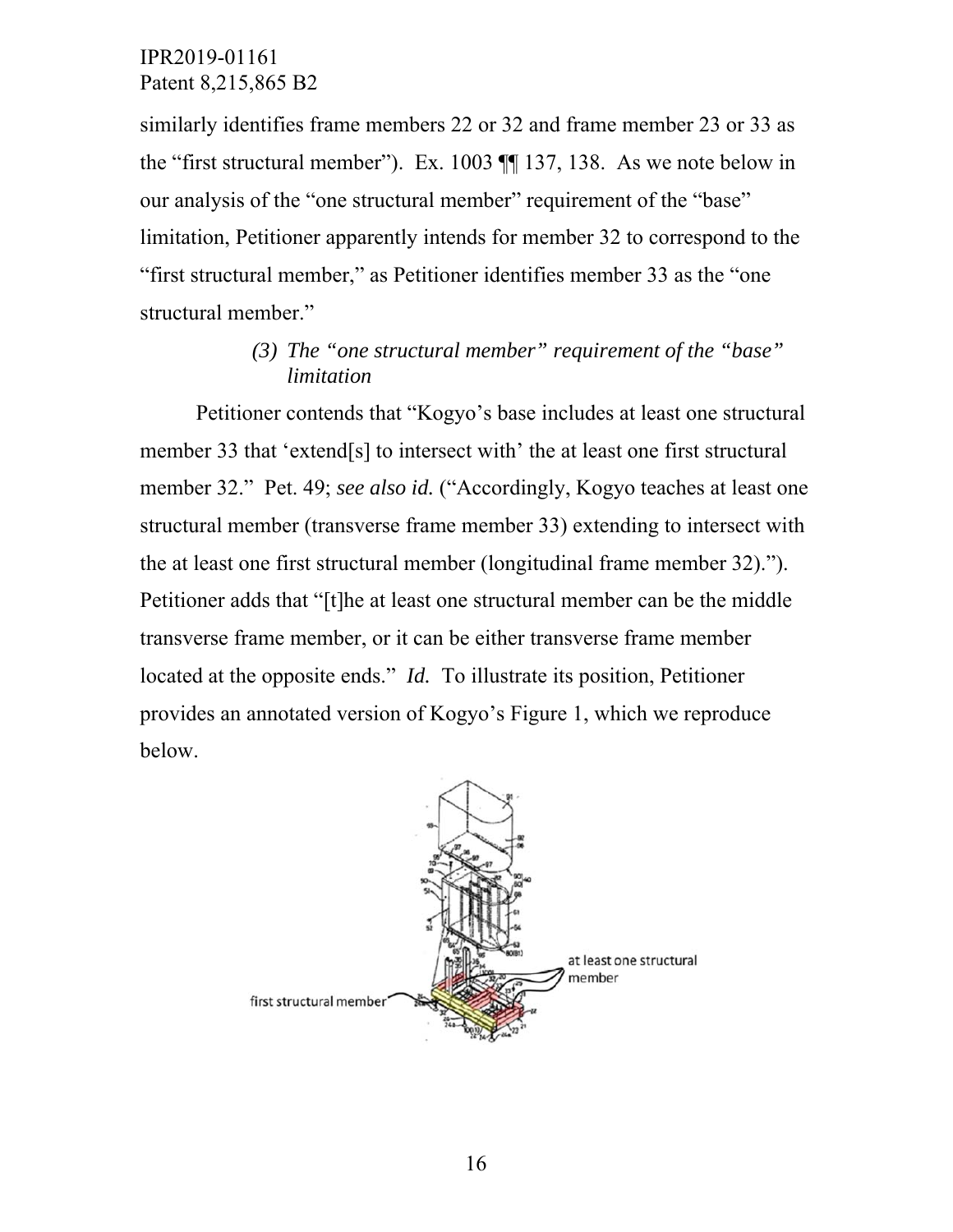*Id.* The annotated figure shows an exploded isometric view of Kogyo's energy-absorbing guard block and base with near-side members 22 and 32 colored in yellow and labeled "first structural member," and members 23 and 33 colored in red and labeled "at least one structural member."

*(4) Summary as to the "base" limitation of claim 1*  We understand from the information in the Petition that Petitioner contends that structural members 22 or 32 correspond to the at least one first structural member and members 23 or 33 correspond to the at least one structural member recited in the "base" limitation of claim 1. *See* Pet. 43– 49.

# *b) Petitioner's contentions with respect to the "secured bollard" limitation of claim 1*

Claim 1 also recites "each bollard being secured to at least one of the at least one first structural member and the at least one structural member of the base for the respective bollard." Ex. 1001, 9:27–29 (the "secured bollard" limitation). This limitation requires that each bollard of the "at least one bollard" recited in claim 1 be secured to *either* ("at least one of") *the* at least one first structural member or *the* at least one structural member (or both). The recitation of the at least one first structural member and the at least one structural member in the secured bollard limitation traces its antecedent basis to the recitation of at least one first structural member and at least one structural member, respectively, in the "base" limitation. *See id.* at 9:19–29.

Petitioner contends that "[e]ach bollard of Kogyo (support columns 36) is fixed to the lower part of the frame members 32 using nuts and bolts." Pet. 50 (referencing Ex. 1008 ¶ 15). Petitioner concludes that "*[a]ccordingly*, each bollard is secured to the at least one first structural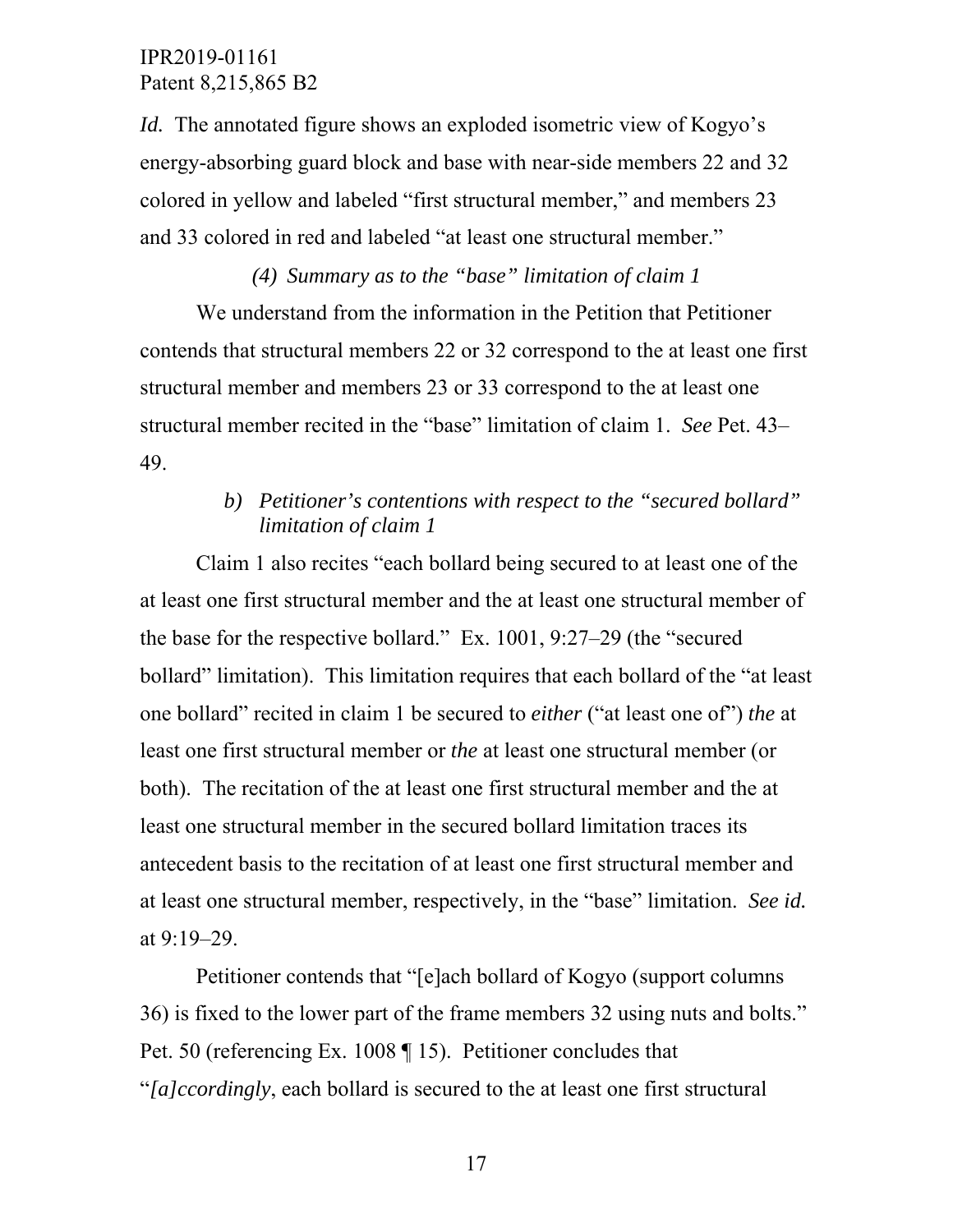member of the base. *Id.* (referencing Ex. 1003 ¶ 141) (emphasis added). That is, Petitioner contends that frame member 32 is *the* at least one first structural member.

Petitioner adds that a person having ordinary skill in the art "would have understood that each bollard of Kogyo (support columns 36) is secured to the at least one structural member (transverse frame member 33) of the base." Pet. 50. Petitioner further contends, apparently in the alternative, that it would have been obvious to affix column 36 to frame member 33. *Id.* at 51. Petitioner reasons that a person having ordinary skill in the art would have been motivated to make this modification to create more support for support member 50. *Id.* (referencing Ex. 1003 ¶ 144). Because the "secured bollard" limitation requires each bollard to be secured to *either* the at least one first structural member *or* the at least one structural member, we need not analyze this obviousness position, as we understand Petitioner to contend that column 36 is secured to member 32.

Based on Petitioner's contentions with respect to the "secured bollard" limitation, we understand Petitioner's position to be that the recited at least one first structural member corresponds to Kogyo's member 32 (and not member 22) and the recited at least one structural member corresponds to Kogyo's member 33 (and not member 23). This understanding of Petitioner's position is confirmed by the disclosure of Kogyo itself, which discloses that column 36 is secured to member 32 of second base 31 and not member 22 of first base 21. *See* Ex. 1008 ¶ 15. We note that neither Petitioner nor Mr. Roland contends that Kogyo's column 36 is secured to any component of first base 21. *See* Pet. 49–52; Ex. 1003 ¶¶ 141–147.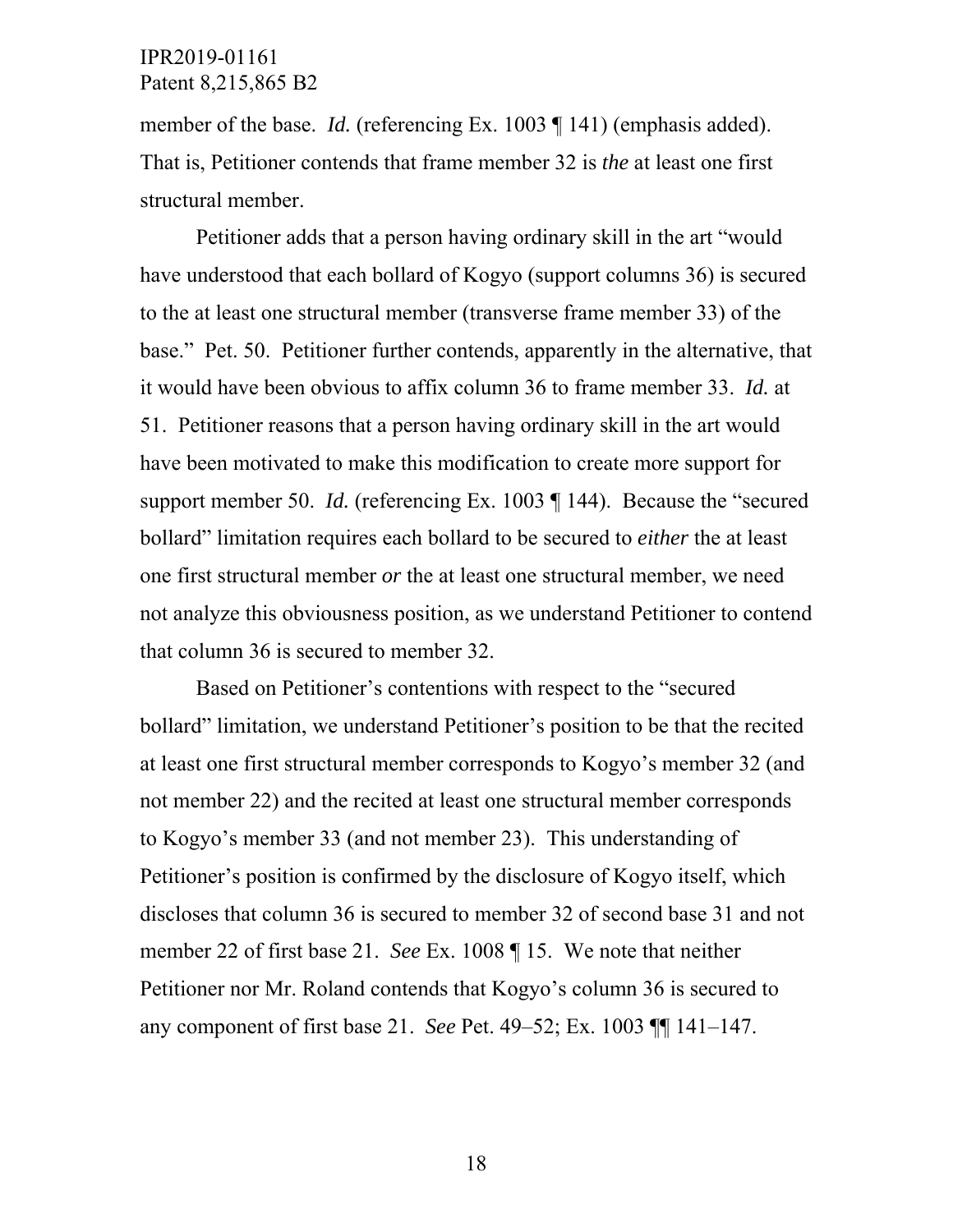### *c) Petitioner's contentions with respect to the "retaining supporting media" limitation of claim 1*

Claim 1 also recites:

wherein *the* at least one first structural member or *the* at least one structural member or both are configured or tied together to retain within the base supporting media introduced into the base when the base is mounted in the excavation such that the rotation is resisted of a bollard or bollards and the base from an impact against the bollard or bollards.

Ex. 1001, 9:35–41 (emphasis added) (the "retaining supporting media" limitation). As evident from the use of the article "the" preceding "at least one first structural member" and "at least one structural member," this limitation imposes additional requirements on the structural elements recited in the "base" and "secured bollard" limitations of claim 1. Said another way, claim 1 recites multiple structural and functional requirements for the same "first structural member" and "one structural member" recited in the "base" limitation of claim 1. Also, this limitation requires either the at least one first structural member *or* the at least one structural member to be configured or tied together to retain supporting media.

Petitioner contends that "Kogyo teaches at least one structural member, e.g., member 22 or 23, that allows for supporting media (concrete) to be placed or poured into the base 20." Pet. 61 (referencing Ex. 1003 ¶¶ 165–166). Petitioner explains that Kogyo discloses that first base 21 is placed on a foundation and concrete is poured to the height of first base 21 to fix first base 21 to the foundation. *Id.* at 60–61. Neither Petitioner nor Mr. Roland contends that members that make up Kogyo's second base 31, including members 32, to which columns 36 are secured, are configured to retain the concrete. *See id.*; Ex. 1003 ¶¶ 165–166.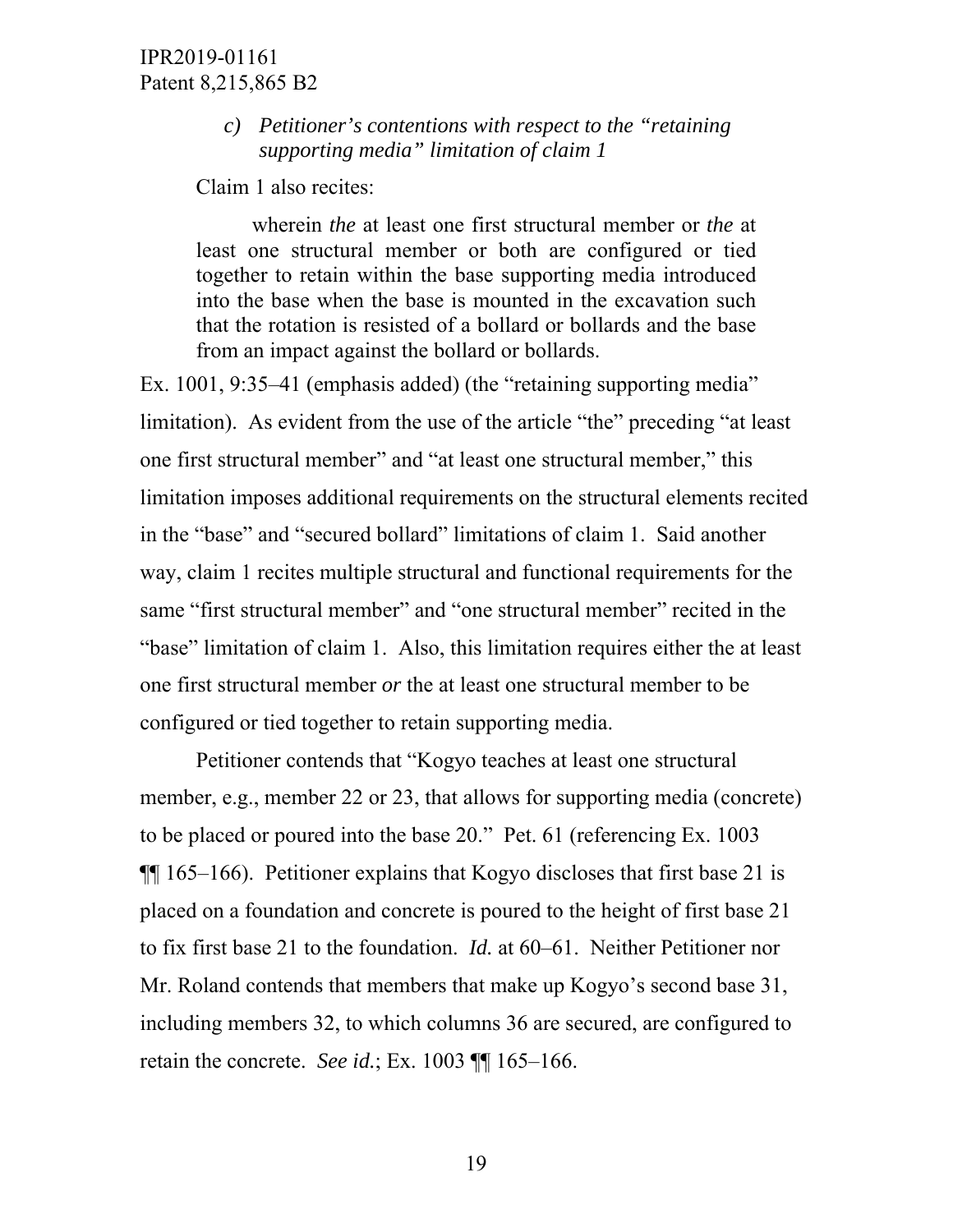Petitioner also contends that "Kogyo teaches that when excessive impact force acts on the guard block 40, the damage due to the impact load stops at the bollards (support columns 36)." Pet. 61–62. (referencing Ex. 1008 ¶ 33). Petitioner adds that, "[a]s a result of the bollards['] resistance to rotation from an impact, the first base 21 of the mounting base 20 is not damaged." *Id.* at 62 (referencing Ex. 1008 ¶ 33; Ex. 1003 ¶¶ 167– 168). Petitioner continues that "Kogyo explains that forces applied to the bollard are transmitted to the base. *Id.* (referencing Ex. 1008 ¶ 34).

#### *d) Patent Owner's counter arguments*

Patent Owner contends that "Petitioner fails to appreciate that the 'base' and 'structural members' are not words in a vacuum but a structure to support the bollards such that the bollards and bollard structure resist rotation." Prelim. Resp. 30. Patent Owner explains that the "secured bollard" limitation "requires that the bollard be 'secured' to a structural member of the base, which [the "retaining supporting media" limitation] provides must be configured to retain supporting media." *Id.* at 31.

Patent Owner argues that Kogyo's support columns, the alleged bollards, "are attached only to . . . second base 31, and not to the first base, which is what Petitioner argues retains media." Prelim. Resp. 31. Patent Owner continues that "[t]o satisfy the limitations of the '865 claims, the base, among other things, must be configured to retain media as well as be secured to a bollard. Kogyo does not teach a base that does both." *Id.*; *see also id.* at 36 ("The independent claims all require that the bollard(s) be secured to at least one structural member of the base and that *this* base be configured to retain supporting media.").

With respect to the requirement concerning resisting rotation, Patent Owner argues that claim 1 requires that "the base and retained media must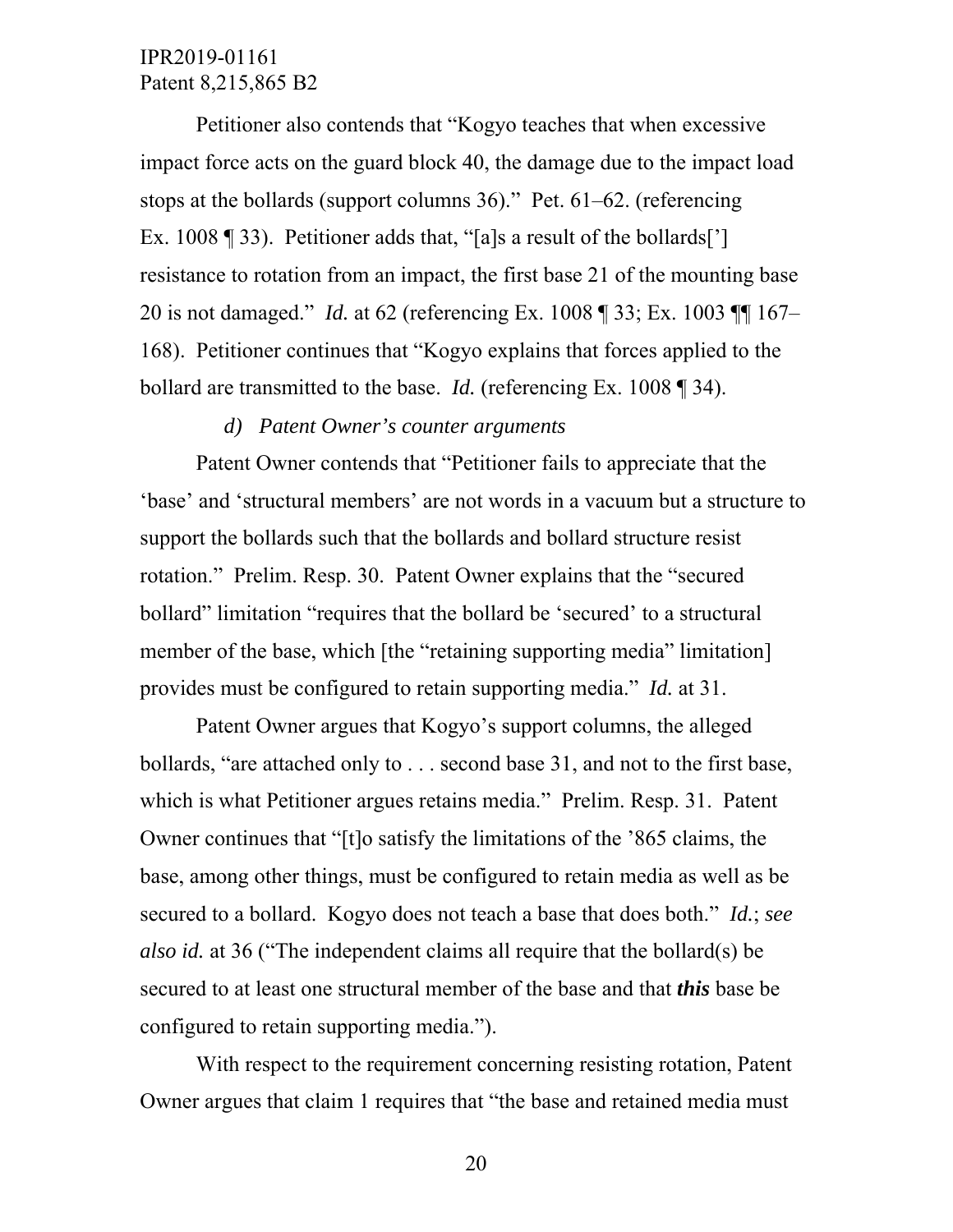be what cause the bollard and bollard base to resist rotation upon impact." Prelim. Resp. 36. Patent Owner explains that "[t]he invention of Kogyo does not and cannot resist rotation, as it was intended to deform and break upon impact, and even completely fall to the ground." *Id.* at 37 (referencing Ex. 1008 ¶ 33).

#### *e) Our determinations with respect to claim 1*

We agree with Patent Owner that Petitioner fails to contend that the structural components of Kogyo's base to which the alleged bollards are secured are configured to retain within the base supporting media introduced into the base when the base is mounted in the excavation, as required by the "retaining supporting media" limitation of claim 1. Instead, Petitioner appears to treat the elements of claim 1 as a list of separate structural requirements and ignores the relationship between the requirements. This approach is fatal to Petitioner's position with respect to claim 1 under this ground.

Specifically, Petitioner identifies member 32 as *the* at least one first structural member to which support column 36—the alleged bollard—is attached and member 33 as *the* at least one structural member when discussing the "secured bollard" limitation. Pet. 50–51. Petitioner then identifies first base 21 (and specifically, member 22 or 23) as the structural component configured to retain supporting media (concrete) with respect to the "retaining supporting media" limitation. Pet. 60–61. The Petition fails to explain adequately how Kogyo's member 32 or 33 of second base 31 can satisfy the "secured bollard" limitation and member 22 or 23 of first base 21 can satisfy the "retaining supporting media" limitation when the claim requires the same structure to satisfy both of these limitations (*the* at least first structural member or *the* at least one structural member).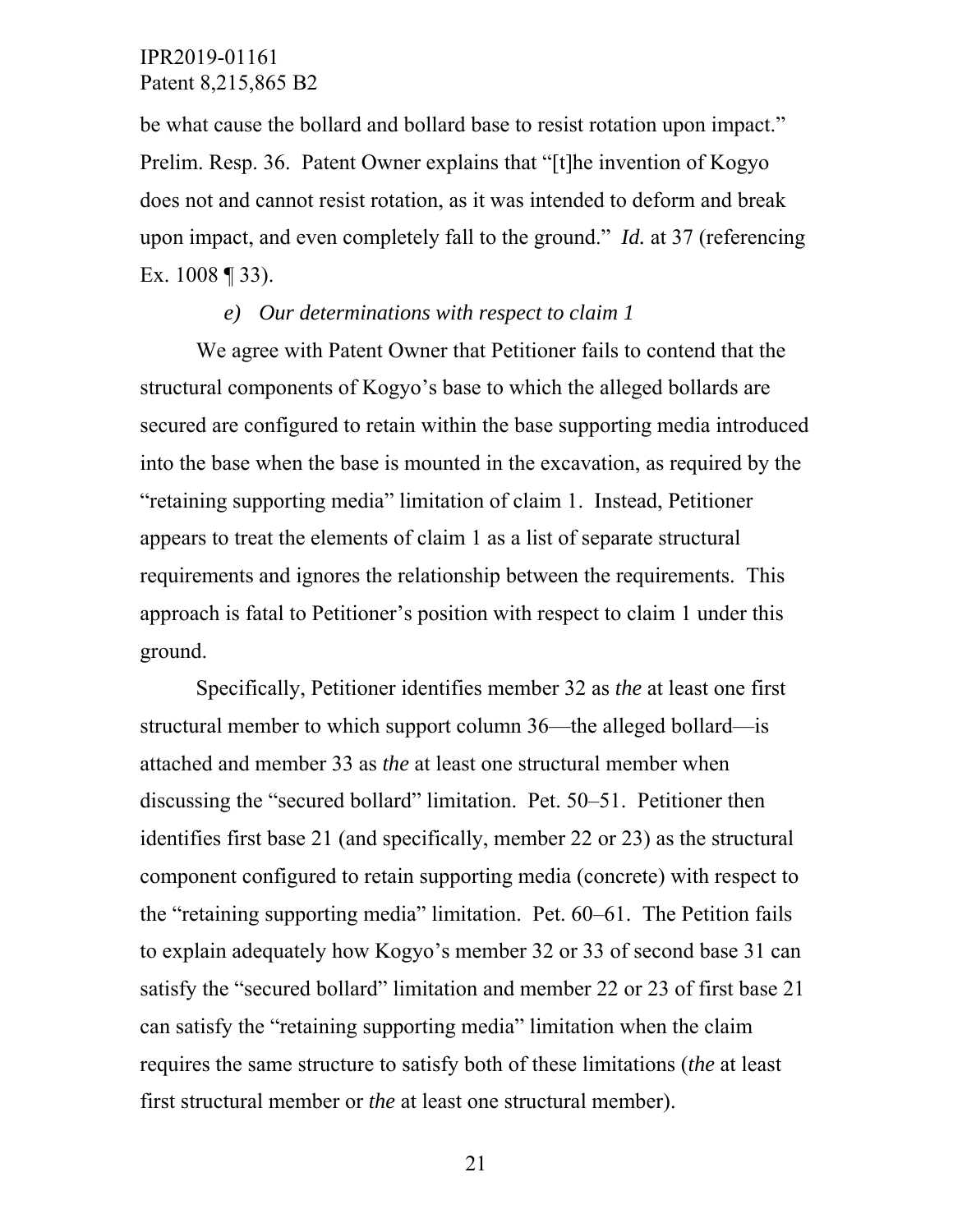$\overline{a}$ 

Accordingly we determine, on the record before us, that the information in the Petition fails to demonstrate a reasonable likelihood that claim 1 is unpatentable under 35 U.S.C. § 103 over Kogyo and Carlyle.<sup>9</sup>

*2. Independent Claims 16 and 33 and Dependent Claims 2–4, 15, 17–20, 31, 32, 34, and 35.* 

In asserting that independent claims 16 and 33 are rendered obvious by the combination of Kogyo and Carlyle, Petitioner relies on the same contentions with respect to the "base," "secured bollard," and "retaining supporting media" limitations of these claims as presented for claim 1. Pet. 43–49, 49–52, 60–61. Also, Petitioner relies on its contentions with respect to independent claims 1, 16, and 33 in asserting that dependent claims 2–4, 15, 17–20, 31, 32, 34, and 35 are rendered obvious by the combination of Kogyo and Carlyle. *See* Pet. 63–69 (addressing the specific subject matter of these dependent claims without further reference to the underlying independent claims).

Accordingly, for the reasons discussed above in connection with our analysis of claim 1, we determine, on the record before us, that the information in the Petition fails to demonstrate a reasonable likelihood that claims 2–4, 15–20, and 31–35 are unpatentable under 35 U.S.C. § 103 over Kogyo and Carlyle.

 $9$  Petitioner relies on Carlyle to support a contention that it would have been obvious to construct Kogyo's system in a shallow excavation. Pet. 58–60. Petitioner does not rely on Carlyle to remedy the deficiencies with Petitioner's contentions with respect to Kogyo's base structures.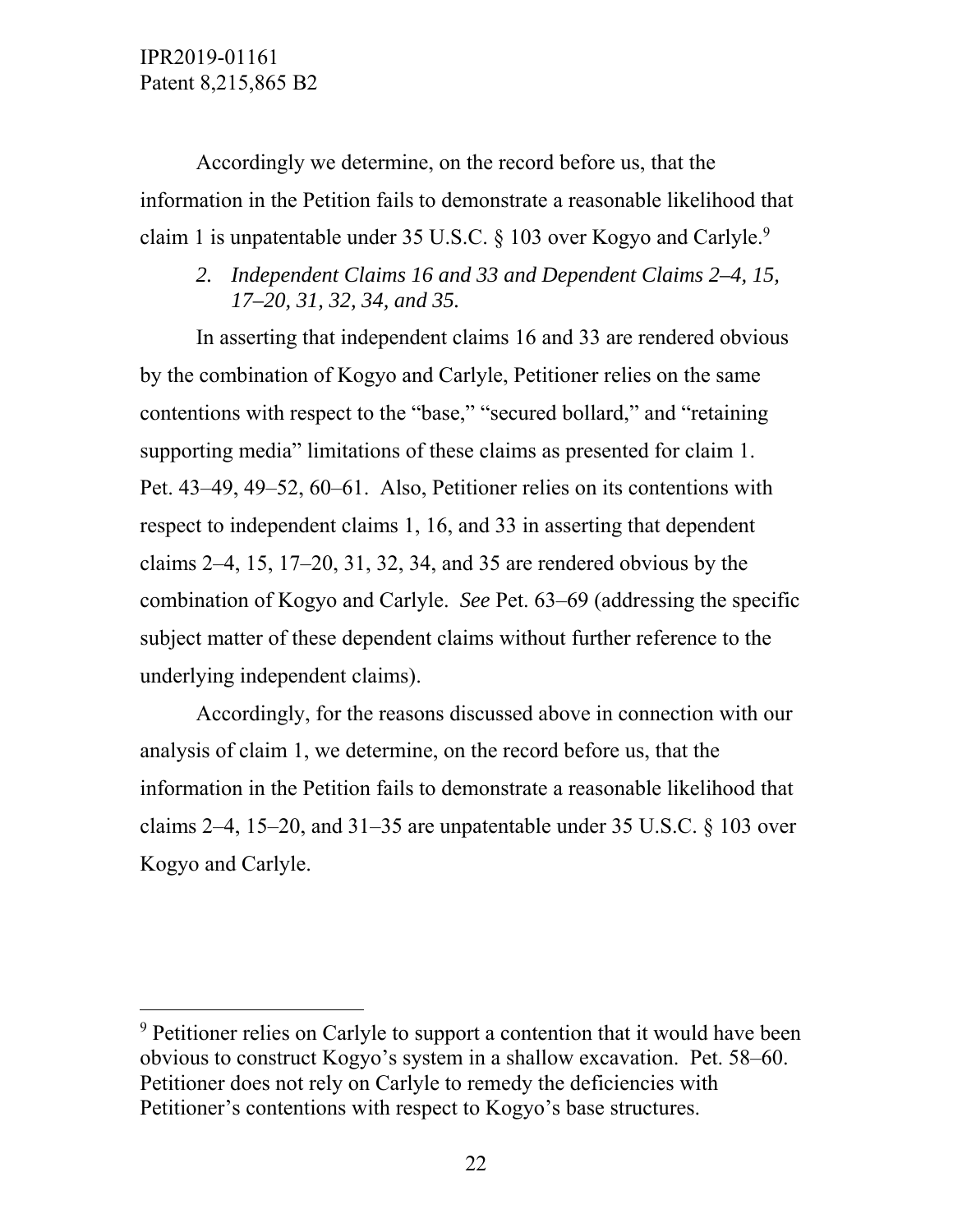*E. Ground 2: Claims 5–14 and 21–30 as Allegedly Obvious Over Kogyo, Carlyle, and Cold-Formed Steel Design* 

Petitioner relies on its contentions with respect to independent claims 1 and 16 for Ground 1 in asserting that the combination of Kogyo, Carlyle, and Cold-Formed Steel Design renders obvious dependent claims 5–14 and 21–30, which depend, directly or indirectly from either claim 1 or claim 16. *See* Pet. 69–78 (addressing the specific subject matter of these dependent claims without further reference to the underlying independent claims).

Accordingly, for the reasons discussed above in connection with our analysis of claims 1 and 16 for Ground 1, we determine, on the record before us, that the information in the Petition fails to demonstrate a reasonable likelihood that claims 5–14 and 21–30 are unpatentable under 35 U.S.C. § 103 over Kogyo, Carlyle, and Cold-Formed Steel Design.

*F. Ground 3: Claims 1–4, 15–20, and 31–35 as Allegedly Obvious Over Kogyo, Hill, and Carlyle* 

In Ground 3, Petitioner presents an alternative position to that presented for Ground 1—relying on Hill for its teaching of a plurality of bollards—"[t]o the extent that it is determined . . . that the guard block as a whole in Kogyo (i.e., the two support columns 36 covered by impact absorbing bodies forming guard block 40) forms a single bollard." Pet. 78– 79. For this ground, Petitioner relies on the same contentions with respect to the "base," "secured bollard," and "retaining supporting media" limitations of independent claims 1, 16, and 33 as presented for claim 1 for Ground 1. Pet. 84–85 ("For at least the same reasons discussed [for Ground 1], Kogyo and Carlyle teach the Preambles, as well as limitations B-F and H-J of claim 1, 16, and 33."). Petitioner also relies on the contention presented for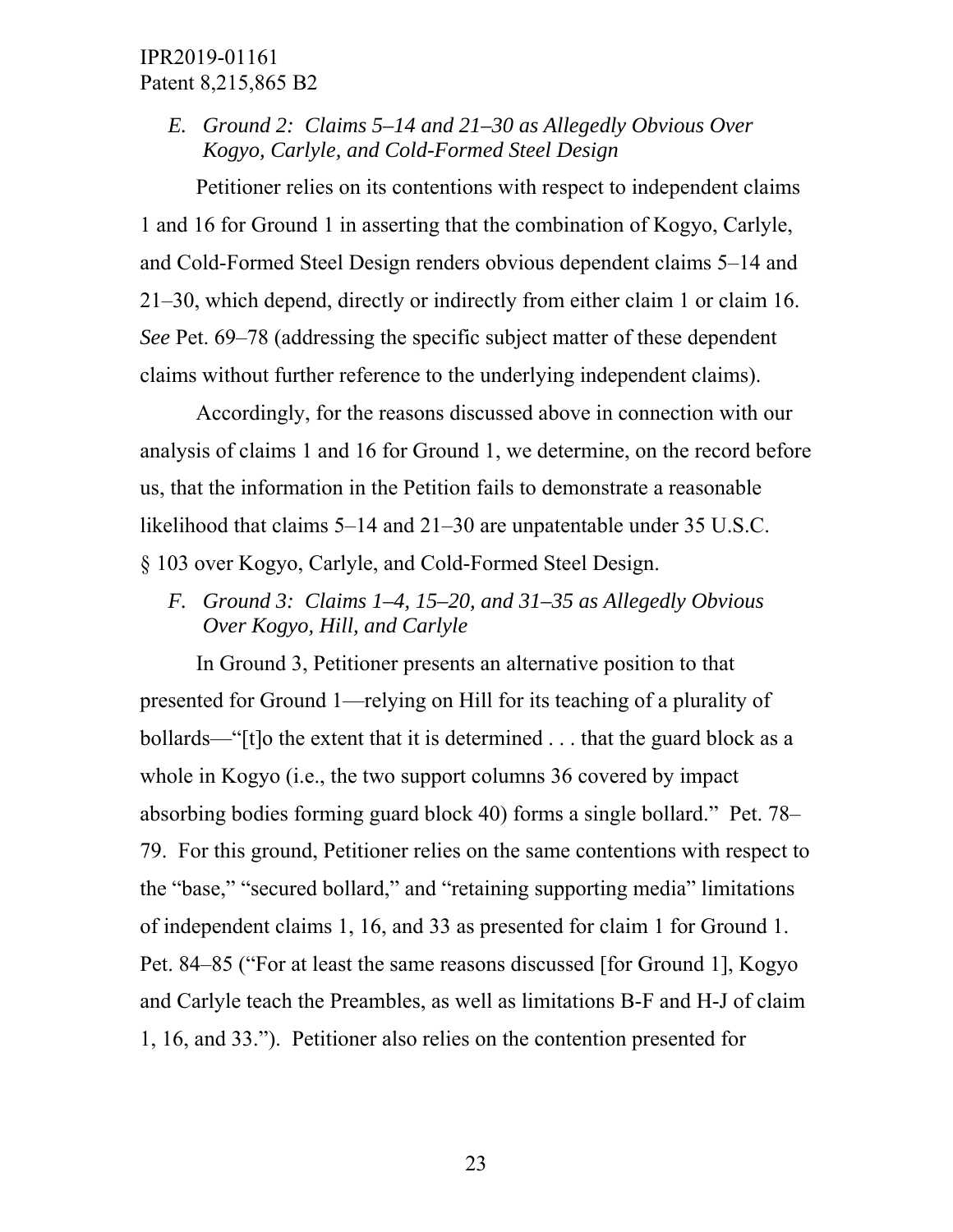dependent claims 2–4, 15, 17–20, 31, 33, and 35 for Ground 1 in its analysis for Ground 3. *Id.* at 85.

Accordingly, for the reasons discussed above in connection with our analysis of Ground 1, we determine, on the record before us, that the information in the Petition fails to demonstrate a reasonable likelihood that claims  $1-4$ ,  $15-20$ , and  $31-35$  are unpatentable under 35 U.S.C.  $\frac{6}{9}$  103 over Kogyo, Hill, and Carlyle.

*G. Ground 4: Claims 5–14 and 21–30 as Allegedly Obvious Over Kogyo, Hill, Carlyle, and Cold-Formed Steel Design* 

For Ground 4, Petitioner contends that "[f]or at least the same reasons discussed above in Ground 2, Kogyo, Carlyle, and Cold-Formed Steel Design teach the features of dependent claims 5–14 and 21–30." Pet. 86. Accordingly, for the reasons discussed above in connection with our analysis of Grounds 1 and 2, we determine, on the record before us, that the information in the Petition fails to demonstrate a reasonable likelihood that claims 5–14 and 21–30 are unpatentable under 35 U.S.C. § 103 over Kogyo, Hill, Carlyle, and Cold-Formed Steel Design.

*H. Ground 5: Claim 35 as Allegedly Obvious Over Kogyo, Hill, Carlyle, and Glaesener* 

For Ground 5, Petitioner relies on Glaesener for disclosing the subject matter of dependent claim 35 "[t]o the extent it is determined that Kogyo in view of Hill does not explicitly teach that a 'rebar member' extends between its two bollards." Pet. 86. Petitioner otherwise relies on its contentions with respect to independent claim 33, from which claim 35 depends, asserted for Grounds 1 and 3.

Accordingly, for the reasons discussed above in connection with our analysis of Grounds 1 and 3, we determine, on the record before us, that the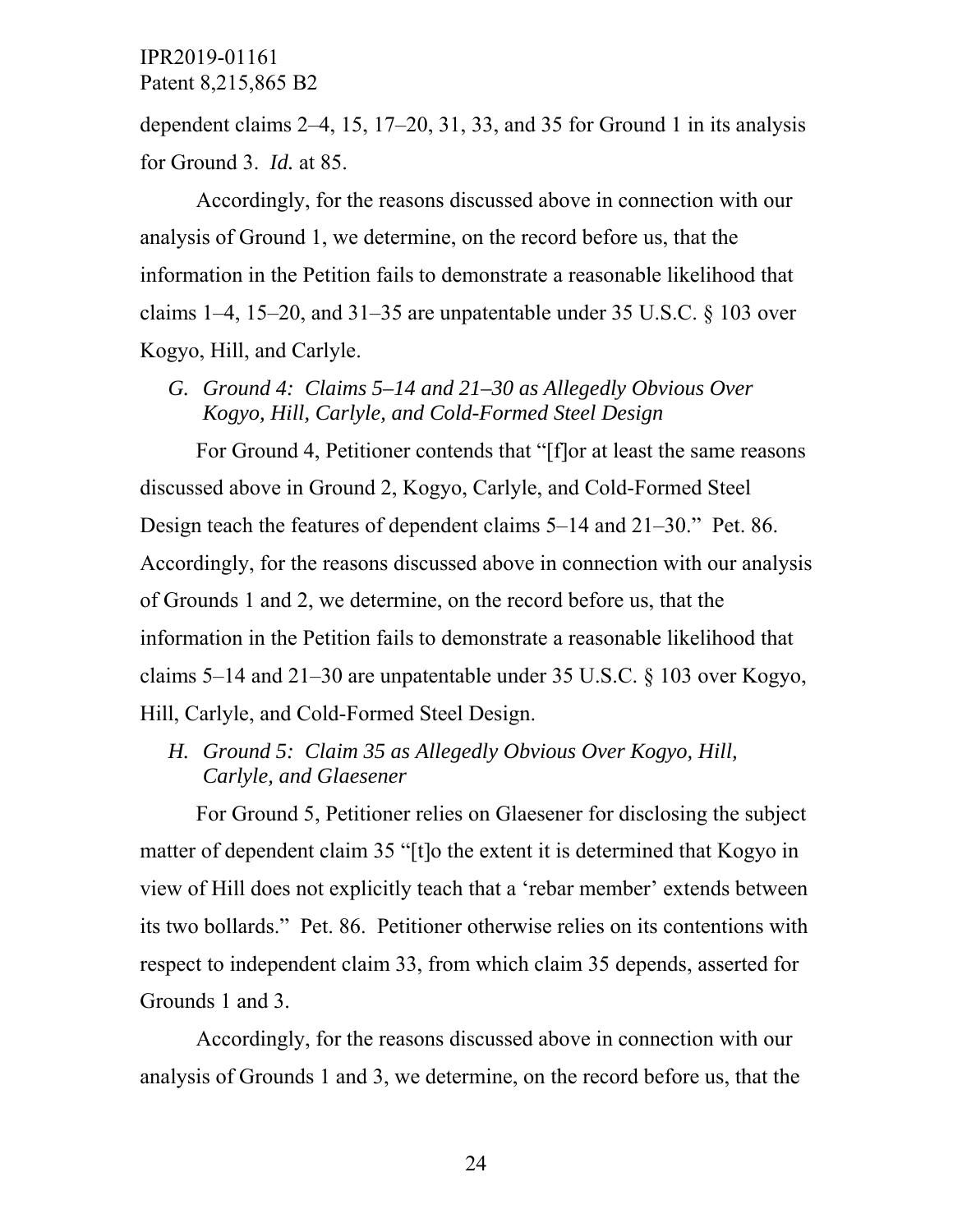information in the Petition fails to demonstrate a reasonable likelihood that claim 35 is unpatentable under 35 U.S.C. § 103 over Kogyo, Hill, Carlyle, and Glaesener.

# III. CONCLUSION

After considering all the evidence and arguments presently before us, we determine that Petitioner has not established a reasonable likelihood that it would prevail with respect to any of the Challenged Claims. Accordingly, we do not institute an *inter partes* review.

# IV. ORDER

In consideration of the foregoing, it is hereby: ORDERED that, pursuant to 35 U.S.C. § 314(a), the Petition is *denied*.